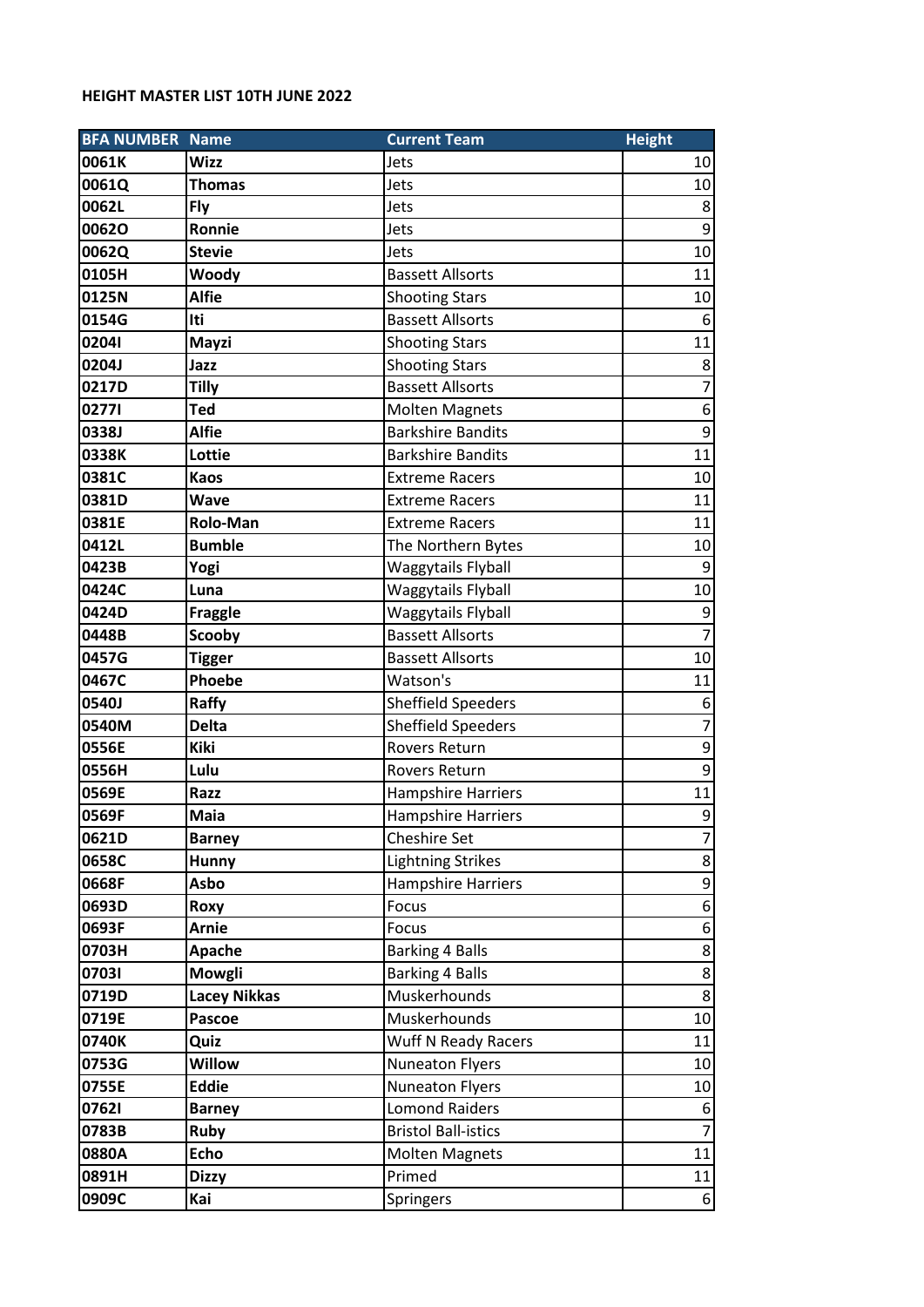| 09411        | Leia              | <b>Barkshire Bandits</b>  | 11               |
|--------------|-------------------|---------------------------|------------------|
| 0957C        | <b>Bliss</b>      | <b>Coventry Racers</b>    | 11               |
| 0977F        | Gale              | Muskerhounds              | 11               |
| 0980D        | <b>Cassie</b>     | Live Wires                | 10               |
| 0984W        | <b>Cinders</b>    | <b>FourPaws Racing</b>    | 6                |
| 0984Z        | Fritz             | <b>FourPaws Racing</b>    | 6                |
| 0984AA       | <b>Brie</b>       | <b>FourPaws Racing</b>    | $\boldsymbol{9}$ |
| 1068C        | <b>Ellie</b>      | 4x4 Flyball Club          | $\overline{7}$   |
| 1075C        | <b>Beau</b>       | <b>Bassett Allsorts</b>   | 10               |
| 1075D        | <b>Feebie</b>     | <b>Bassett Allsorts</b>   | 9                |
| 1076B        | <b>Dolly</b>      | Springers                 | $\overline{7}$   |
| 1077C        | <b>Mack</b>       | <b>Springers</b>          | $\boldsymbol{6}$ |
| 1104G        | Jet               | Tayside Roadrunners       | 11               |
| 1112L        | Jazzie            | Jets                      | 8                |
| 1119C        | <b>Mary Doll</b>  | <b>Coventry Racers</b>    | 6                |
| 1119D        | <b>Nessie</b>     | <b>Coventry Racers</b>    | $\overline{7}$   |
| 1119E        | <b>Haggis</b>     | <b>Coventry Racers</b>    | $\boldsymbol{6}$ |
| 1122E        | Gem               | Ready2Fly                 | $\boldsymbol{9}$ |
| 1130G        | <b>Meg</b>        | The Phantoms              | 11               |
| 1254F        | Milo              | Carry On's                | 10               |
| 1254G        | <b>Tessa</b>      | Carry On's                | 8                |
| 1254H        | <b>Billy</b>      | Carry On's                | $\mathsf g$      |
| 1298H        | Gem               | Antics                    | 11               |
| <b>12981</b> | <b>Teeze</b>      | Antics                    | 9                |
| 1324C        | Arlo              | <b>Trigger Happy</b>      | $\overline{7}$   |
| 1423E        | <b>Sarge</b>      | <b>Northants Falcons</b>  | $\bf 8$          |
| 1430D        | <b>Fidgit</b>     | Thunder                   | 9                |
| 1433G        | Ollie             | <b>Yorkshire Bouncers</b> | 11               |
| 1443J        | <b>Archie</b>     | <b>Shooting Stars</b>     | $\bf 8$          |
| 1497J        | <b>Polly Anne</b> | Ace's High                | $\boldsymbol{6}$ |
| 1497K        | <b>Shima</b>      | Ace's High                | $\overline{7}$   |
| 1497L        | <b>Hustle</b>     | Ace's High                | 11               |
| 1520F        | Remy              | The Doghouse              | 11               |
| 1521C        | Pepper            | <b>TBC</b>                | 8                |
| 1521D        | Ollie             | <b>TBC</b>                | 9                |
| 1530A        | Lassie            | <b>Shawcross Racers</b>   | 10               |
| 15541        | <b>Peggy</b>      | Ravensdale                |                  |
| 1576F        | <b>Darcy</b>      | The Doghouse              | 10               |
| 1618D        | <b>Beans</b>      | Scratch Squad             | 11               |
| 1624B        | Kaya              | The Doghouse              | 11               |
| 1627D        | <b>Muttley</b>    | Rainbow                   | 8                |
| 1703D        | <b>Chase</b>      | <b>Ball Busters</b>       | 9                |
| 1703F        | Zuma              | <b>Ball Busters</b>       | $\bf 8$          |
| 1712D        | <b>Rubix</b>      | Focus                     | 9                |
| 1712E        | <b>BonBon</b>     | Focus                     | $\mathsf 9$      |
| 1718B        | <b>Maddison</b>   | <b>Kiddy Monsters</b>     | 11               |
| 1767C        | <b>Ellie</b>      | Northants Falcons         | 10               |
| 1784E        | Phidgit           | Flea Jumperz              | 6                |
| 1797C        | Indie             | DogStar                   | $\boldsymbol{6}$ |
| 1804C        | <b>Brianna</b>    | <b>Kiddy Monsters</b>     | 11               |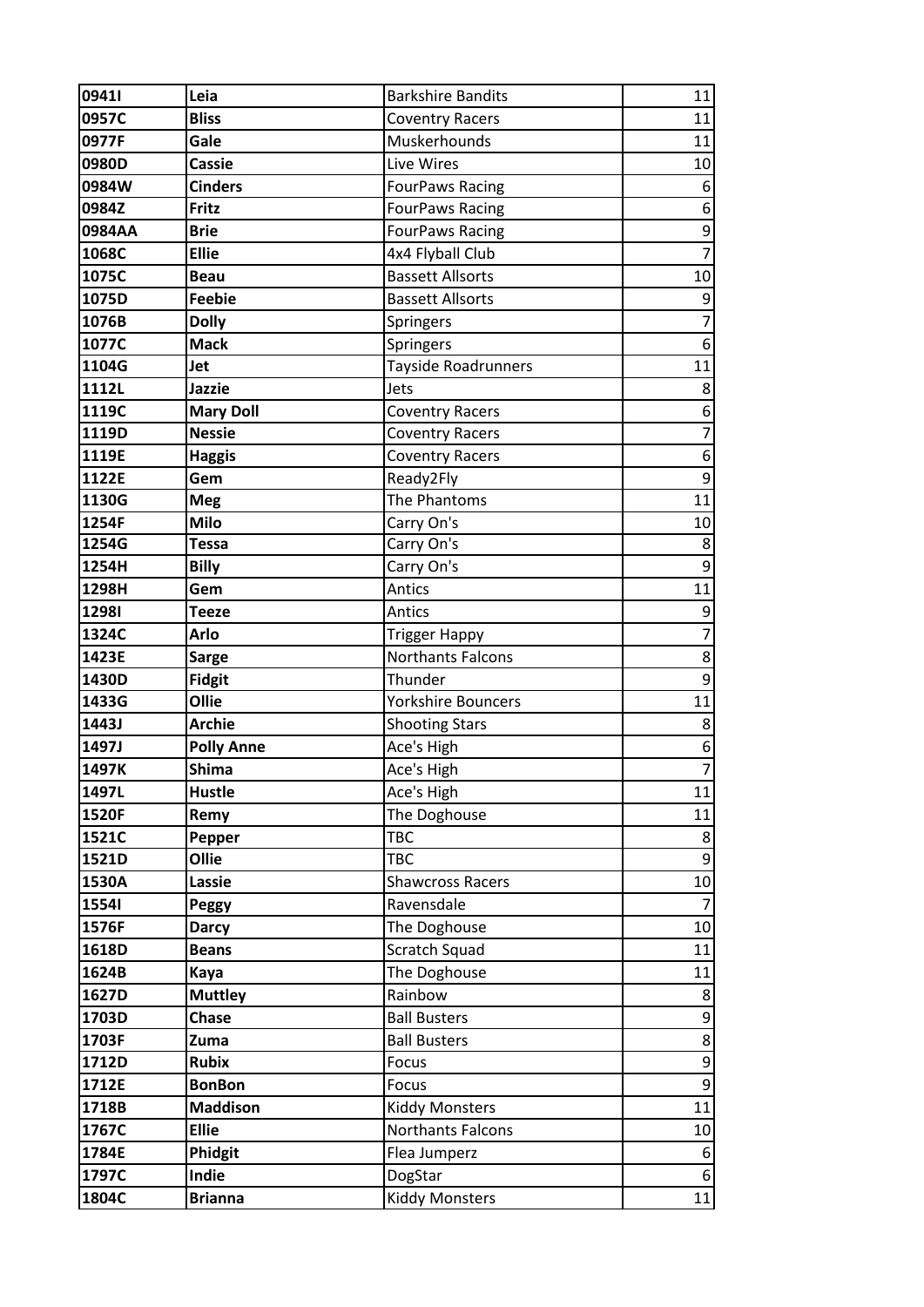| 1847E | <b>Amber</b>        | Ace's High                  | $\overline{9}$   |
|-------|---------------------|-----------------------------|------------------|
| 1847F | <b>Havoc</b>        | Ace's High                  | 10               |
| 1880F | Kai                 | <b>Sheffield Speeders</b>   | 6                |
| 1890D | <b>Willow</b>       | Four In The Fast Lane       | 11               |
| 1904F | Slush               | Flea Jumperz                | 8                |
| 1913B | <b>Elfin</b>        | <b>Junkyard Dogs</b>        | 10               |
| 1915D | Pod                 | Midshires Mud Pack          | $\overline{7}$   |
| 1962D | Woodi               | <b>Shooting Stars</b>       | 9                |
| 1979B | Solo                | <b>Runcorn Raiders</b>      | 11               |
| 1982D | <b>Mocha</b>        | Focus                       | 9                |
| 1997B | <b>Freddie</b>      | <b>Racing Herts</b>         | 6                |
| 2021C | <b>Tia</b>          | Underdogs                   | 11               |
| 2029E | Whizzy              | <b>Lomond Raiders</b>       | 6                |
| 2038D | <b>Poppy</b>        | Ace's High                  | $\mathsf 9$      |
| 2039E | <b>Epic</b>         | Ace's High                  | $\overline{7}$   |
| 2039F | <b>Nova</b>         | Ace's High                  | 10               |
| 2054D | <b>Holly</b>        | Shake dem Bones             | 10               |
| 2059C | <b>Azbeau</b>       | Muskerhounds                | 11               |
| 2083A | <b>Charlie</b>      | Scallywags                  | 6                |
| 2085D | <b>Dipper</b>       | <b>Fun Fanatics</b>         | 8                |
| 2117F | <b>Paislee</b>      | Muskerhounds                | 11               |
| 2155B | Candy               | <b>Extreme Racers</b>       | 9                |
| 2155C | Dot-Rat             | <b>Extreme Racers</b>       | 6                |
| 2155D | Impulse             | <b>Extreme Racers</b>       | 11               |
| 2166B | Ski                 | Flea Jumperz                | 11               |
| 2190B | Inka                | Focus                       | 9                |
| 2190C | <b>Fat Head</b>     | Focus                       | 10               |
| 2190D | Ginge               | Focus                       | 9                |
| 2190F | <b>Hype</b>         | Focus                       | 10               |
| 2221B | Jess                | <b>Brigg Muttley Crew</b>   | 11               |
| 2231B | <b>Ernie</b>        | <b>Trigger Happy</b>        | 8                |
| 2284H | <b>Blizten</b>      | <b>Runwell Flyball Team</b> | 6                |
| 2304H | Luna                | <b>Lightning Strikes</b>    | 11               |
| 2304K | <b>Kruger</b>       | <b>Lightning Strikes</b>    | 11               |
| 2305C | <b>Wispa</b>        | <b>Lightning Strikes</b>    | 11               |
| 2306D | <b>Fizz</b>         | <b>Lightning Strikes</b>    | 11               |
| 2306E | <b>Vixen</b>        | <b>Lightning Strikes</b>    | 11               |
| 2311A | Joe                 | <b>Bristol Ball-istics</b>  | $\overline{7}$   |
| 2319B | Bo                  | <b>Hampshire Harriers</b>   | 11               |
| 2327C | <b>Tuppence</b>     | Live Wires                  | 6                |
| 2328B | <b>Mr Bojangles</b> | Live Wires                  | $\bf 8$          |
| 2361G | <b>DoodleBug</b>    | <b>Trailblazers</b>         | $\boldsymbol{6}$ |
| 2405C | George              | <b>Free Wheelers</b>        | 6                |
| 2429C | Seren               | <b>High Flyers</b>          | 10               |
| 2429F | Gaston              | <b>High Flyers</b>          | 10               |
| 2443E | <b>AJ</b>           | Rotherham Rockets           | 11               |
| 2444E | Eabha               | <b>Drax Power Surges</b>    | 11               |
| 2444G | <b>Tucker</b>       | <b>Drax Power Surges</b>    | 6                |
| 2449G | Laila               | <b>Shooting Stars</b>       | 11               |
| 2449H | Tri                 | <b>Shooting Stars</b>       | 11               |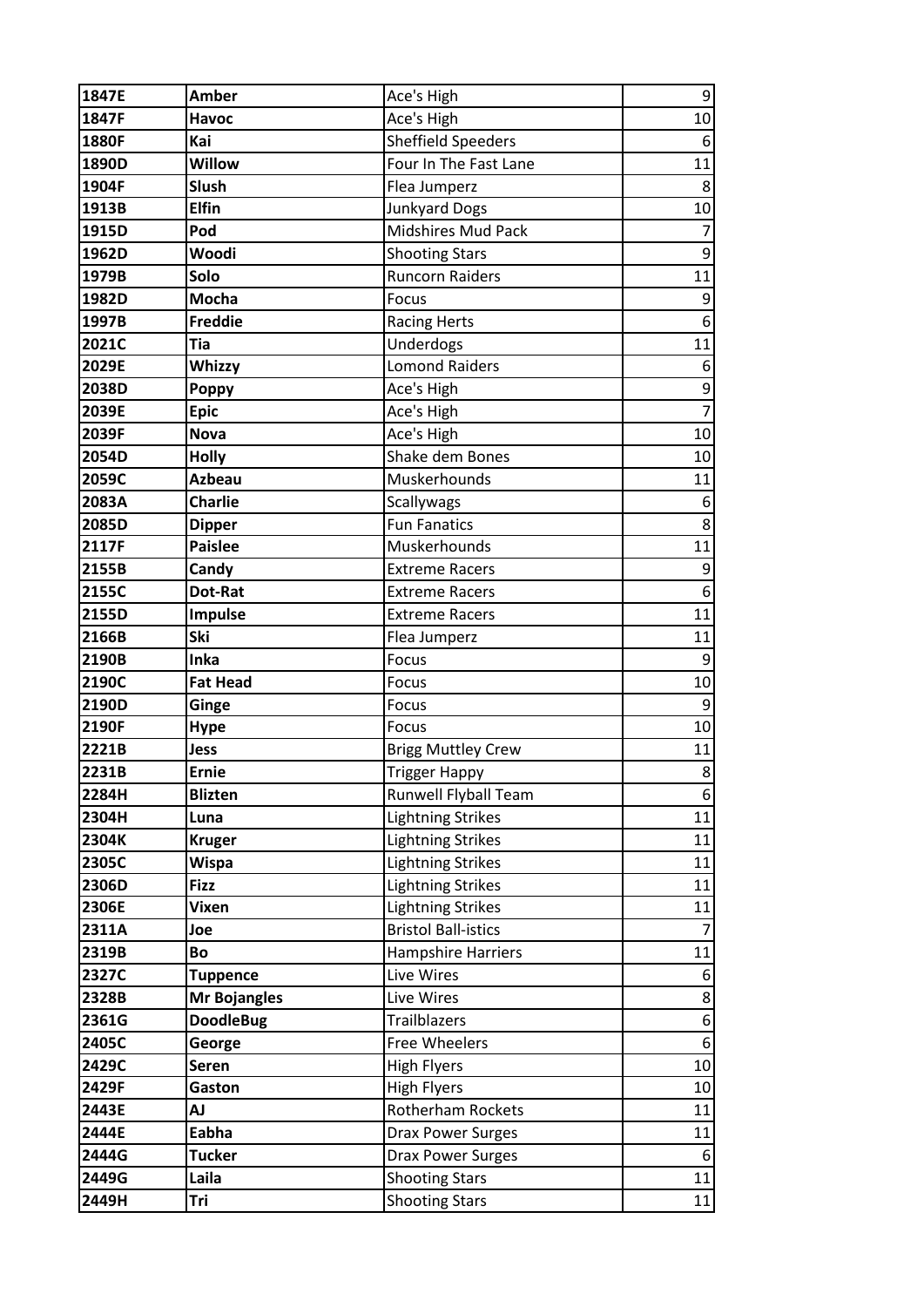| 2471B        | <b>Stuart Little</b> | Ace's High                    | 8                |
|--------------|----------------------|-------------------------------|------------------|
| 2475C        | <b>Jess</b>          | On the Run                    | $\boldsymbol{9}$ |
| 2476C        | <b>ThePig</b>        | Ricochet                      | $\bf 8$          |
| 2476E        | Lunatic              | Ricochet                      | 10               |
| 2476F        | <b>Titch</b>         | Ricochet                      | 6                |
| 2476G        | Peppa                | Ricochet                      | $\overline{7}$   |
| 2476H        | <b>Ettie</b>         | Ricochet                      | 8                |
| 2511F        | <b>Scout</b>         | Little Angels                 | $\boldsymbol{6}$ |
| 2514C        | <b>Evie</b>          | <b>Box Clever</b>             | 11               |
| 2514D        | <b>Tia</b>           | <b>Box Clever</b>             | 9                |
| 2524C        | <b>Tia</b>           | Shake dem Bones               | 10               |
| 2532D        | <b>Astro</b>         | <b>High Flyers</b>            | 8                |
| 2574F        | <b>Spark</b>         | <b>Only Fools and Pooches</b> | 11               |
| 2595G        | Gerty                | <b>Cheshire Set</b>           | 11               |
| <b>25951</b> | Lily                 | <b>Cheshire Set</b>           | 9                |
| 2595J        | Zelda                | <b>Cheshire Set</b>           | 11               |
| 2607E        | Ronnie               | <b>Barking 4 Balls</b>        | 8                |
| 2607K        | <b>Mayhem</b>        | <b>Barking 4 Balls</b>        | 9                |
| 2639L        | <b>Teal</b>          | <b>Brid Bay</b>               | 11               |
| 2639P        | <b>Rush</b>          | Paws 8                        | 8                |
| 2641B        | Flame                | <b>High Flyers</b>            | 11               |
| 2713D        | <b>Flyte</b>         | Watson's                      | 9                |
| 2713E        | Zeva                 | Watson's                      | 10               |
| 2713G        | <b>Ruby</b>          | Watson's                      | $\overline{7}$   |
| 27131        | Logic                | Watson's                      | 11               |
| 2713L        | Autumn               | Watson's                      | 11               |
| 2713M        | <b>Tigger</b>        | Watson's                      | 10               |
| 2713N        | <b>Puddle</b>        | Watson's                      | 11               |
| 2742F        | <b>Tallulah May</b>  | Rainbow                       | 8                |
| 2758C        | <b>Nemo</b>          | Focus                         | 9                |
| 2758D        | Lust                 | Focus                         | 11               |
| 2767C        | <b>Darcy</b>         | <b>Bassett Allsorts</b>       | 6                |
| 2931D        | <b>Tilly</b>         | <b>Minster Monsters</b>       | 11               |
| 2931E        | Lola                 | <b>Minster Monsters</b>       | 11               |
| 2940B        | Solo                 | <b>Ball Busters</b>           | 10               |
| 2947B        | Zecora               | Commandos                     | 11               |
| 2954E        | Jethro               | Free Wheelers                 | 9                |
| 2978B        | <b>River</b>         | Live Wires                    | 11               |
| 3002B        | <b>Meg</b>           | Commandos                     | 11               |
| 3011B        | <b>Bindy</b>         | <b>Bassett Allsorts</b>       | 10               |
| 3014D        | Ged                  | Monkeys                       | 8                |
| 3019B        | Joe                  | <b>High Flyers</b>            | 11               |
| 3051D        | Pippa                | Flea Jumperz                  | 10               |
| 3051E        | Lexi                 | Flea Jumperz                  | 9                |
| 3051F        | <b>Missy</b>         | Flea Jumperz                  | 10               |
| 3063C        | Jazz                 | <b>Kiddy Monsters</b>         | 8                |
| 3073C        | <b>Evie</b>          | Jets                          | $\bf 8$          |
| 3085C        | <b>Sparkle</b>       | <b>Wilmslow Wild Dogs</b>     | 6                |
| 3086B        | <b>Kizzy</b>         | <b>Wilmslow Wild Dogs</b>     | $\boldsymbol{6}$ |
| 3086D        | <b>Tia</b>           | <b>Wilmslow Wild Dogs</b>     | 8                |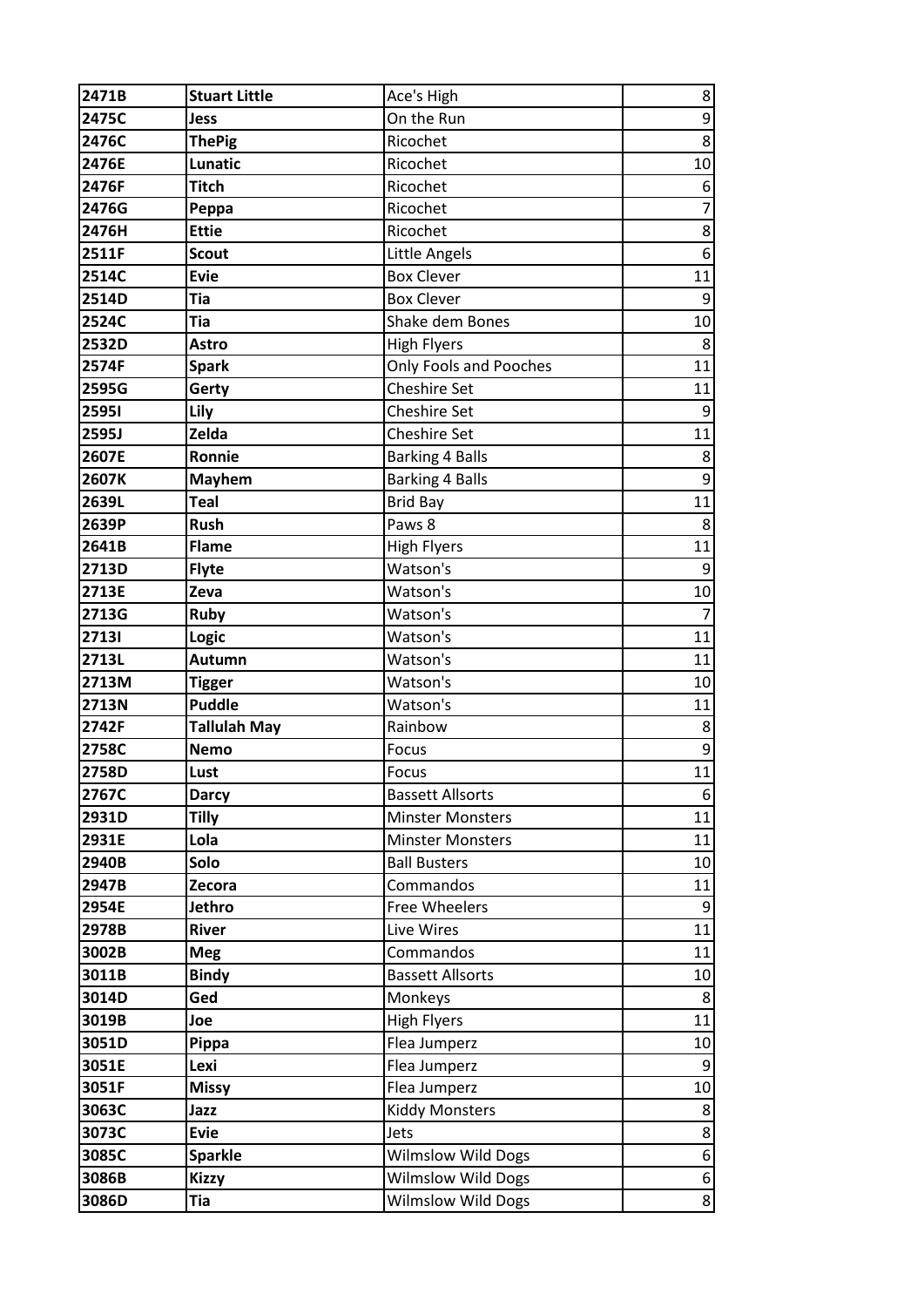| 3088E | <b>Neska</b>          | Solar                         | 11               |
|-------|-----------------------|-------------------------------|------------------|
| 3140A | Frejya                | Solar                         | 11               |
| 3171B | <b>Sally</b>          | <b>Peak Performers</b>        | 11               |
| 3184F | <b>Frankie</b>        | Waggytails Flyball            | 8                |
| 3200D | <b>Melora</b>         | DogStar                       | 10               |
| 3215E | Polo                  | Flea Jumperz                  | 11               |
| 3227B | Saya                  | Hampshire Harriers            | 9                |
| 3238F | <b>Bolt</b>           | Northdene's Legend            | 9                |
| 3247C | Deva                  | <b>Molten Magnets</b>         | 8                |
| 3249A | <b>Buddy</b>          | <b>Brigg Muttley Crew</b>     | 8                |
| 3265B | Pippa                 | <b>Somerset Scrumpys</b>      | $\bf 8$          |
| 3265C | <b>Charlie Farley</b> | <b>Somerset Scrumpys</b>      | 9                |
| 3278C | <b>Pixie</b>          | The Crate Escape              | 10               |
| 3304D | <b>Monster</b>        | Paws 8                        | 9                |
| 3308C | <b>Tally</b>          | Cambridgeshire Canines        | 8                |
| 3322D | <b>Taggle</b>         | Cambridgeshire Canines        | 9                |
| 3345C | <b>Nera</b>           | Time FlyZ                     | 11               |
| 3360C | <b>Ruby</b>           | Cambridgeshire Canines        | 9                |
| 3378D | <b>Tico</b>           | Puparazzi                     | 9                |
| 3429B | Kobi                  | <b>Somerset Scrumpys</b>      | 6                |
| 3432C | <b>Eric</b>           | <b>Brigg Muttley Crew</b>     | $\overline{7}$   |
| 3432D | <b>Nettie</b>         | <b>Brigg Muttley Crew</b>     | 6                |
| 3463F | <b>Bootie</b>         | <b>Hampshire Harriers</b>     | $\overline{7}$   |
| 3464A | <b>Drummer</b>        | <b>Hampshire Harriers</b>     | 9                |
| 3491E | Print                 | Flea Jumperz                  | $\overline{7}$   |
| 3491J | <b>Franc</b>          | Flea Jumperz                  | 10               |
| 3499A | Izzy                  | <b>Nuneaton Flyers</b>        | 6                |
| 3500B | Pluto                 | Commandos                     | 10               |
| 3521C | Roxanne               | Rainbow                       | $\overline{7}$   |
| 3594B | <b>Kara</b>           | Jets                          | $\boldsymbol{6}$ |
| 3594D | <b>Noodle</b>         | Jets                          | 9                |
| 3595E | <b>Star</b>           | Jets                          | 11               |
| 3602D | <b>Bobby</b>          | Northdene's Legend            | 9                |
| 3603A | <b>Murphy</b>         | <b>Nuneaton Flyers</b>        | 8                |
| 3646B | <b>Star</b>           | Jets                          | 11               |
| 3647A | Munchykin             | Jets                          | 10               |
| 3653C | <b>Dixie</b>          | <b>Racing Herts</b>           | 7                |
| 3653D | <b>Dolly</b>          | <b>Racing Herts</b>           | 8                |
| 3653E | <b>Dino</b>           | <b>Racing Herts</b>           | 8                |
| 3659E | <b>Polar Bear</b>     | Only Fools and Pooches        | 6                |
| 3660B | <b>Dash</b>           | <b>Only Fools and Pooches</b> | 6                |
| 3691B | <b>Katie</b>          | Scratch Squad                 | $\boldsymbol{6}$ |
| 3691D | Phoebe                | Scratch Squad                 | 9                |
| 3698B | <b>Apollo</b>         | <b>Funky Fidos Flyballers</b> | 8                |
| 3713B | <b>Norman</b>         | Yorkshire Bouncers            | 11               |
| 3716B | <b>Mist</b>           | <b>Minster Monsters</b>       | 11               |
| 3787A | Zeb                   | Flea Jumperz                  | 6                |
| 3804H | Lotus                 | Coyote Unleashed              | $\overline{7}$   |
| 3830C | Gracie                | Wickford Waggin'tails         | $\boldsymbol{6}$ |
| 3840A | <b>Travis</b>         | Northdene's Legend            | 10 <sup>1</sup>  |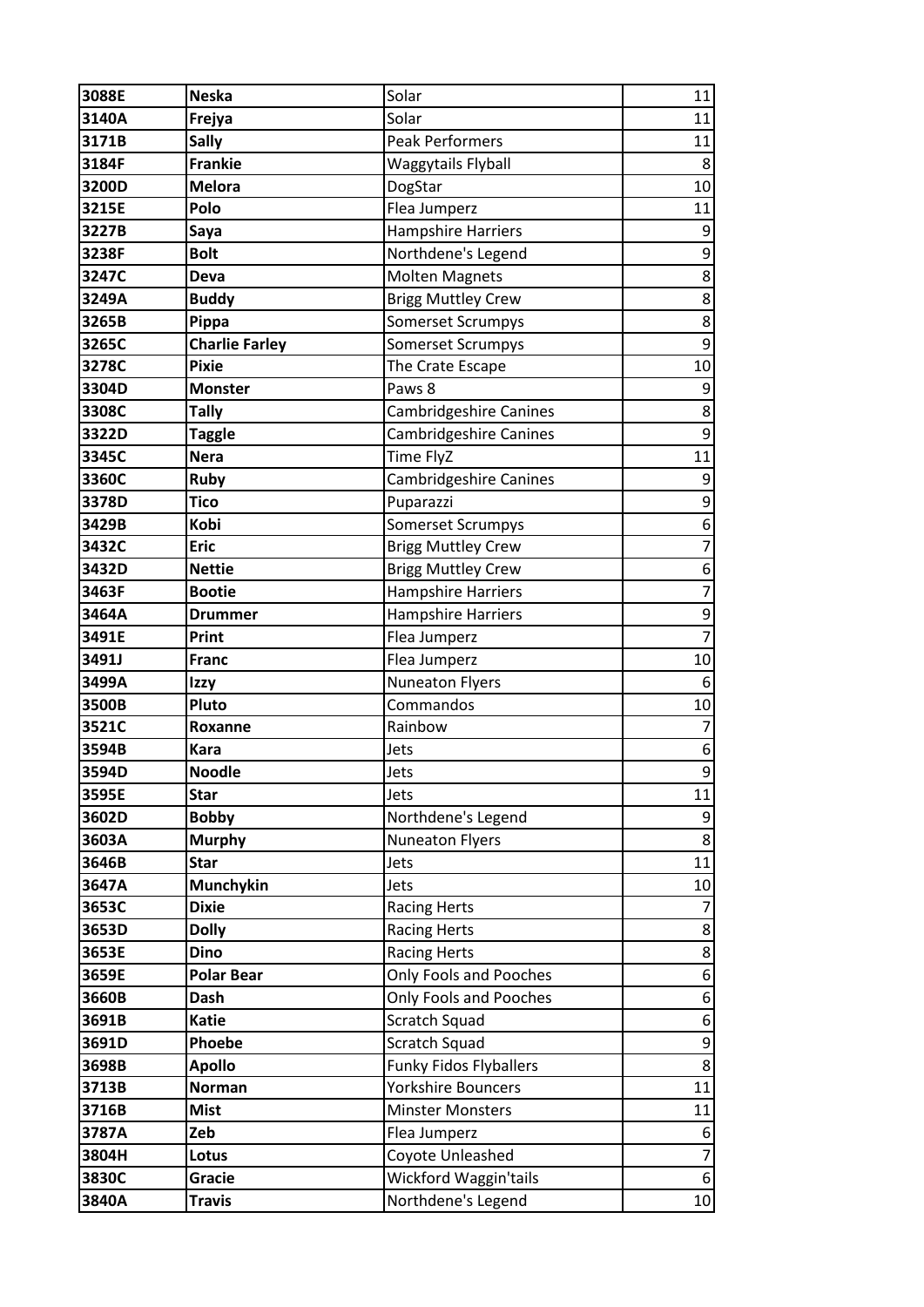| 3865B | Indie             | <b>Fylde Coasters</b>           | 6                |
|-------|-------------------|---------------------------------|------------------|
| 3875C | <b>Daisy</b>      | Delta Force                     | $\bf 8$          |
| 3876B | <b>Rocket</b>     | Delta Force                     | $\boldsymbol{9}$ |
| 3878B | <b>Wispa</b>      | Wicked                          | 11               |
| 3901D | <b>The Ghost</b>  | Recall                          | 9                |
| 3916E | <b>Nahkohe</b>    | DogStar                         | 10               |
| 3937B | <b>Spitfire</b>   | Monkeys                         | 11               |
| 3940E | <b>Nano</b>       | <b>High Flyers</b>              | 8                |
| 3982F | Wish              | Underdogs                       | 11               |
| 3999D | <b>Naka</b>       | <b>Bassett Allsorts</b>         | 6                |
| 3999E | <b>Shinga</b>     | <b>Bassett Allsorts</b>         | 6                |
| 3999G | <b>Topsy</b>      | <b>Bassett Allsorts</b>         | 6                |
| 4001B | George            | <b>Notts Supadogs</b>           | 6                |
| 4004A | <b>Tango</b>      | <b>Nuneaton Flyers</b>          | 8                |
| 4036B | <b>Chilli</b>     | Waggytails Flyball              | 11               |
| 4045B | <b>Pixie-Lu</b>   | Ravensdale                      | 6                |
| 4045C | Pie-Ella          | Ravensdale                      | 9                |
| 4045E | <b>Honey-Bee</b>  | Ravensdale                      | $\overline{7}$   |
| 4059A | <b>Sweep</b>      | <b>Fun Fanatics</b>             | 11               |
| 4061C | <b>Sapphire</b>   | Focus                           | 11               |
| 4061D | Onyx              | Focus                           | $\boldsymbol{9}$ |
| 4062B | <b>Tia</b>        | Focus                           | 6                |
| 4159C | Jazz              | <b>Cambridgeshire Canines</b>   | 10               |
| 4181E | Jinx              | Commandos                       | 7                |
| 4181G | <b>Hatty</b>      | Commandos                       | 8                |
| 4202A | Eva               | <b>Funky Fidos Flyballers</b>   | $\overline{7}$   |
| 4207B | <b>Travis</b>     | <b>Racing Herts</b>             | 6                |
| 4239B | <b>Billy</b>      | Relentless                      | $\boldsymbol{9}$ |
| 4287B | <b>Woozle</b>     | <b>Lightning Strikes</b>        | 10               |
| 4288B | Errol             | <b>Lightning Strikes</b>        | 9                |
| 4289B | <b>Dingerbell</b> | <b>Lightning Strikes</b>        | 11               |
| 4331A | <b>Tizzy</b>      | <b>Cambridgeshire Catapults</b> | 9                |
| 4370C | <b>Vikki</b>      | <b>Brid Bay</b>                 | $\overline{7}$   |
| 4400A | <b>Molly</b>      | Hatfield Hit & Run              | 11               |
| 4422C | Harper            | <b>Nuneaton Flyers</b>          | 8                |
| 4428D | Lexi              | <b>Drax Power Surges</b>        | 8                |
| 4467B | <b>Betsy</b>      | Lowerdale                       | 8                |
| 4478C | William           | Lowerdale                       | 8                |
| 4499A | Lucy              | <b>Minster Monsters</b>         | 11               |
| 4499E | <b>Waffle</b>     | <b>Minster Monsters</b>         | 8                |
| 4563B | <b>Dexter</b>     | <b>Blackpool Super Nova</b>     | 10               |
| 4593C | Ralph             | Geordie Racers                  | 8                |
| 4594A | Abby              | <b>Minster Monsters</b>         | 11               |
| 4594C | <b>Magic</b>      | <b>Minster Monsters</b>         | 7                |
| 4597A | <b>Tally</b>      | Up and Running                  | 10               |
| 4647B | <b>Zippie</b>     | Live Wires                      | 10               |
| 4648A | <b>Maggie</b>     | Live Wires                      | 9                |
| 4679C | Lexi              | <b>Notts Supadogs</b>           | 11               |
| 4686B | <b>Maddy</b>      | Wickford Waggin'tails           | 10               |
| 4686C | <b>Evie</b>       | Wickford Waggin'tails           | $\overline{7}$   |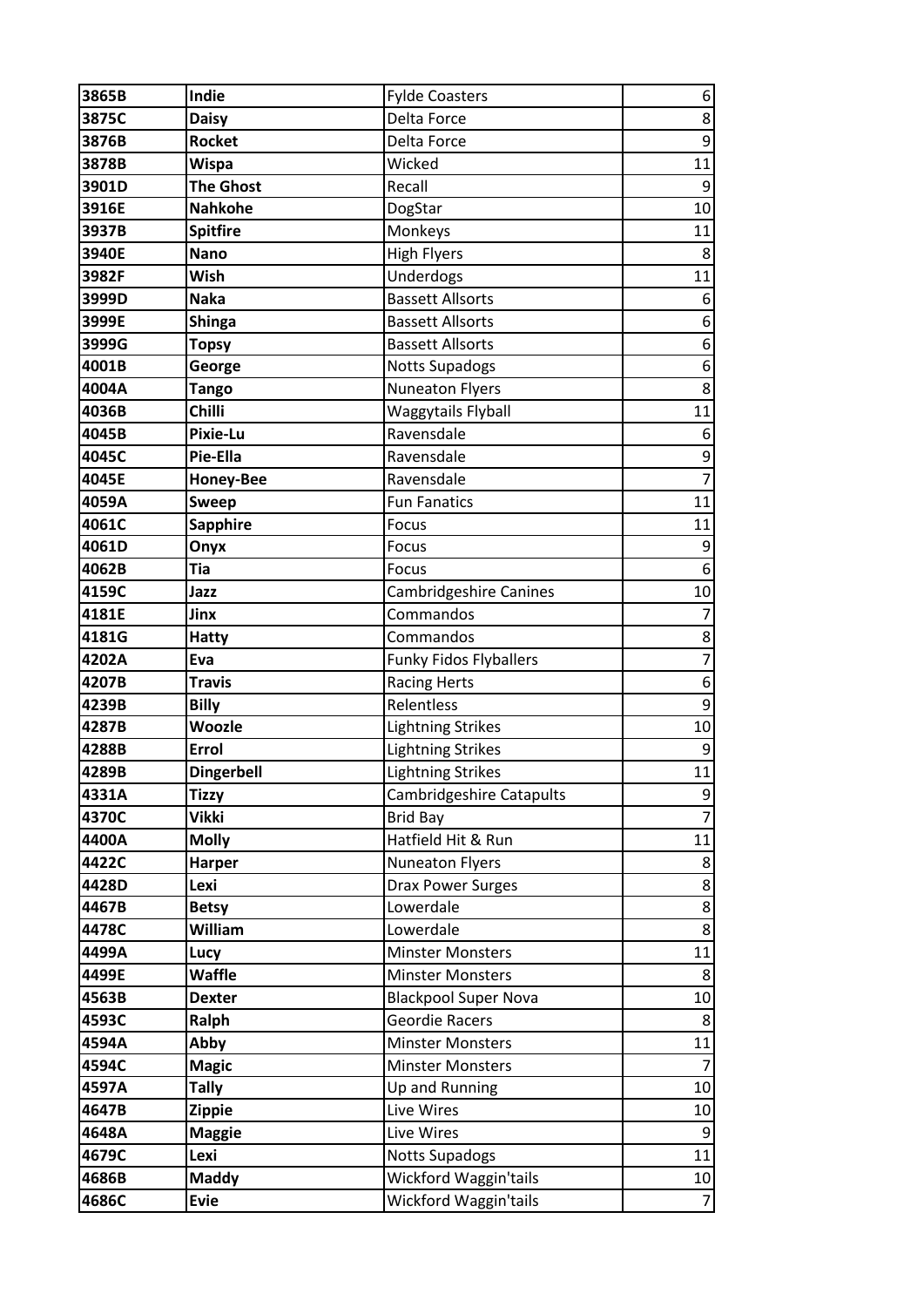| 4696C | <b>Prince</b>    | <b>Nuneaton Flyers</b>      | 6                |
|-------|------------------|-----------------------------|------------------|
| 4696F | <b>Buzz</b>      | <b>Nuneaton Flyers</b>      | 10               |
| 4704A | Mini             | Relentless                  | 6                |
| 4704D | <b>Teal</b>      | Relentless                  | 11               |
| 4704F | <b>Ellie</b>     | Relentless                  | 6                |
| 4704G | Charm            | Relentless                  | 11               |
| 4704J | <b>Storm</b>     | Relentless                  | $\overline{7}$   |
| 4772A | <b>Vinnie</b>    | Midshires Mud Pack          | 6                |
| 4865D | <b>Blink</b>     | Radical                     | 11               |
| 4879C | Lily             | <b>Dukes Barking Balls</b>  | 10               |
| 4896A | <b>Missy</b>     | Paws 8                      | 11               |
| 4905D | <b>Sprocket</b>  | Atomic                      | 11               |
| 4905F | Jelly            | Atomic                      | 8                |
| 4905G | Aaliyah          | Atomic                      | 10               |
| 4905I | <b>Melody</b>    | Atomic                      | 9                |
| 4910B | <b>Dyllis</b>    | <b>Onley Outlaws</b>        | 9                |
| 4928A | <b>Skyla</b>     | <b>Cheshire Set</b>         | 11               |
| 4972A | <b>Deefer</b>    | Furbeez                     | 6                |
| 4990B | <b>Tiffany</b>   | Bring Your Own Ball (BYOB)  | 6                |
| 4990C | <b>Betty Boo</b> | Ready2Fly                   | 6                |
| 5012A | <b>Maisie</b>    | Scratch Squad               | 11               |
| 5018B | Koda             | Live Wires                  | 9                |
| 5035C | <b>Mabel</b>     | Commandos                   | 11               |
| 5045A | <b>Kiara</b>     | <b>Bash Street</b>          | 6                |
| 5045B | Olly             | <b>Bash Street</b>          | 6                |
| 5045C | <b>Kassie</b>    | <b>Bash Street</b>          | 9                |
| 5059B | <b>Ditto</b>     | <b>Yorkshire Bouncers</b>   | $\overline{7}$   |
| 5059C | Chance           | Yorkshire Bouncers          | $\boldsymbol{6}$ |
| 5059D | Image            | <b>Yorkshire Bouncers</b>   | 6                |
| 5090B | <b>Breeze</b>    | <b>Fun Fanatics</b>         | 11               |
| 5148B | Honey            | <b>Extreme Racers</b>       | 8                |
| 5149A | <b>Bella</b>     | <b>Extreme Racers</b>       | 9                |
| 5177A | Jake             | <b>South Riding Vulcans</b> | 8                |
| 5185C | <b>Izzie</b>     | <b>Happy Humbugs</b>        | 11               |
| 5201A | <b>Holly</b>     | Solar                       | 7                |
| 5202A | <b>Buddy</b>     | Solar                       | 6                |
| 5202B | <b>Wispa</b>     | Solar                       | 10               |
| 5208A | <b>Fizz</b>      | Runwell Flyball Team        | 11               |
| 5215A | <b>Fudge</b>     | Pegasus Flyball             | 9                |
| 5215B | <b>Max</b>       | Pegasus Flyball             | 6                |
| 5223A | <b>Dillon</b>    | <b>Fylde Coasters</b>       | 11               |
| 5226A | Pepsi            | Furbeez                     | 9                |
| 5231D | <b>Wizz</b>      | <b>Fenland Firestorm</b>    | 8                |
| 5233A | <b>Tilly</b>     | <b>Fenland Firestorm</b>    | 9                |
| 5289B | <b>Bella</b>     | Wickford Waggin'tails       | 9                |
| 5297A | <b>Bracken</b>   | Shake dem Bones             | 11               |
| 5297B | <b>Poppy</b>     | Shake dem Bones             | 9                |
| 5297D | <b>Brandy</b>    | Shake dem Bones             | 10               |
| 5390A | Kodi             | <b>Ball Busters</b>         | 6                |
| 5390B | <b>Harvey</b>    | <b>Ball Busters</b>         | 9                |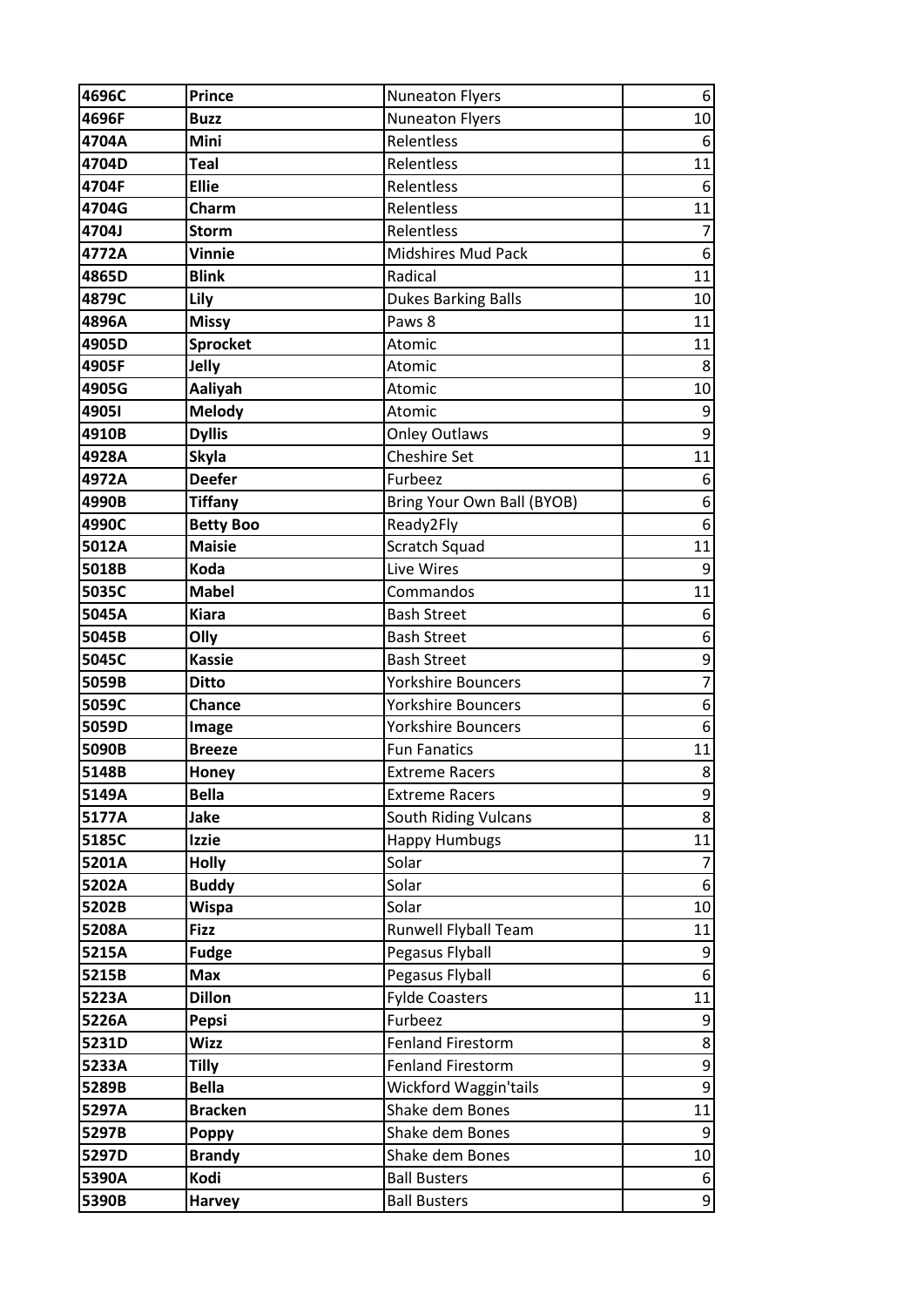| 5402D | Sky             | <b>Racing Herts</b>        | $\boldsymbol{9}$ |
|-------|-----------------|----------------------------|------------------|
| 5402E | <b>Rocket</b>   | <b>Racing Herts</b>        | $\boldsymbol{9}$ |
| 5403B | Grace           | <b>Nuneaton Flyers</b>     | 11               |
| 5429B | Rowena          | Doncaster Belle Stars      | 8                |
| 5431A | <b>Nutmeg</b>   | Wicked                     | $\overline{7}$   |
| 5445E | Levi            | Lowerdale                  | $\overline{7}$   |
| 5445F | <b>Mouse</b>    | Lowerdale                  | 11               |
| 5446A | <b>Barney</b>   | Lowerdale                  | 10               |
| 5449B | Indie           | <b>Supersonic Saltires</b> | 10               |
| 5449C | <b>Risk</b>     | <b>Supersonic Saltires</b> | 10               |
| 5450B | Rogue           | <b>Supersonic Saltires</b> | 11               |
| 5459D | <b>Alfie</b>    | Runwell Flyball Team       | 6                |
| 5473B | <b>Parkka</b>   | Quantum Leap               | 8                |
| 5498B | Rossi           | <b>Trigger Happy</b>       | $\mathsf 9$      |
| 5498D | Freddy          | <b>Trigger Happy</b>       | 6                |
| 5512A | <b>Max</b>      | <b>RPM</b>                 | 11               |
| 5515A | Zeb             | <b>Barkshire Bandits</b>   | 9                |
| 5517A | <b>Rosie</b>    | <b>Bash Street</b>         | 8                |
| 5517C | <b>Morven</b>   | <b>Bash Street</b>         | 8                |
| 5523B | Amy             | <b>Red Rose Rockets</b>    | $\overline{7}$   |
| 5523D | Zoe             | <b>Red Rose Rockets</b>    | $\overline{7}$   |
| 5528F | Yoki            | Solar                      | 11               |
| 5535C | <b>Hector</b>   | Up and Running             | 8                |
| 5583B | Toby            | Ace's High                 | 9                |
| 5587A | Java            | Crossfire                  | 11               |
| 5587B | <b>Rosie</b>    | Crossfire                  | $\boldsymbol{9}$ |
| 5587C | Remi            | Crossfire                  | 8                |
| 5661A | <b>Willow</b>   | Time FlyZ                  | $\mathsf 9$      |
| 5664C | <b>Aoife</b>    | Scratch Squad              | 8                |
| 5699B | <b>Timmy</b>    | Recall                     | 6                |
| 5702A | <b>Bambi</b>    | Crossfire                  | 11               |
| 5725A | Widget          | Watson's                   | 11               |
| 5734A | Lucy            | Relentless                 | 8                |
| 5751D | <b>Magic</b>    | Jets                       | 10               |
| 5757A | <b>Poppy</b>    | Commandos                  | 10               |
| 5757B | <b>Rosie</b>    | Commandos                  | $\overline{7}$   |
| 5766A | Tilly           | Eclipse                    | 10               |
| 5766C | <b>Jackson</b>  | Eclipse                    | 8                |
| 5778B | Ebony           | Northdene's Legend         | 6                |
| 5783C | <b>Branston</b> | <b>Somerset Scrumpys</b>   | 10               |
| 5800C | Adda            | Four In The Fast Lane      | 8                |
| 5827C | Ocean           | <b>Junkyard Dogs</b>       | 10               |
| 5848C | <b>Babes</b>    | <b>Brid Bay</b>            | 10               |
| 5849A | Cookie          | Cambridgeshire Catapults   | 10               |
| 5861A | Kelsea          | <b>Tafs Turbos</b>         | 11               |
| 5911A | Poppet          | <b>Red Rose Rockets</b>    | 7                |
| 5911B | <b>Bentley</b>  | <b>Red Rose Rockets</b>    | 8                |
| 5912B | <b>Xena</b>     | <b>Barking 4 Balls</b>     | 11               |
| 5927B | <b>Darcy</b>    | Paws 8                     | 11               |
| 5930A | <b>Rupert</b>   | Monkeys                    | 10 <sup>1</sup>  |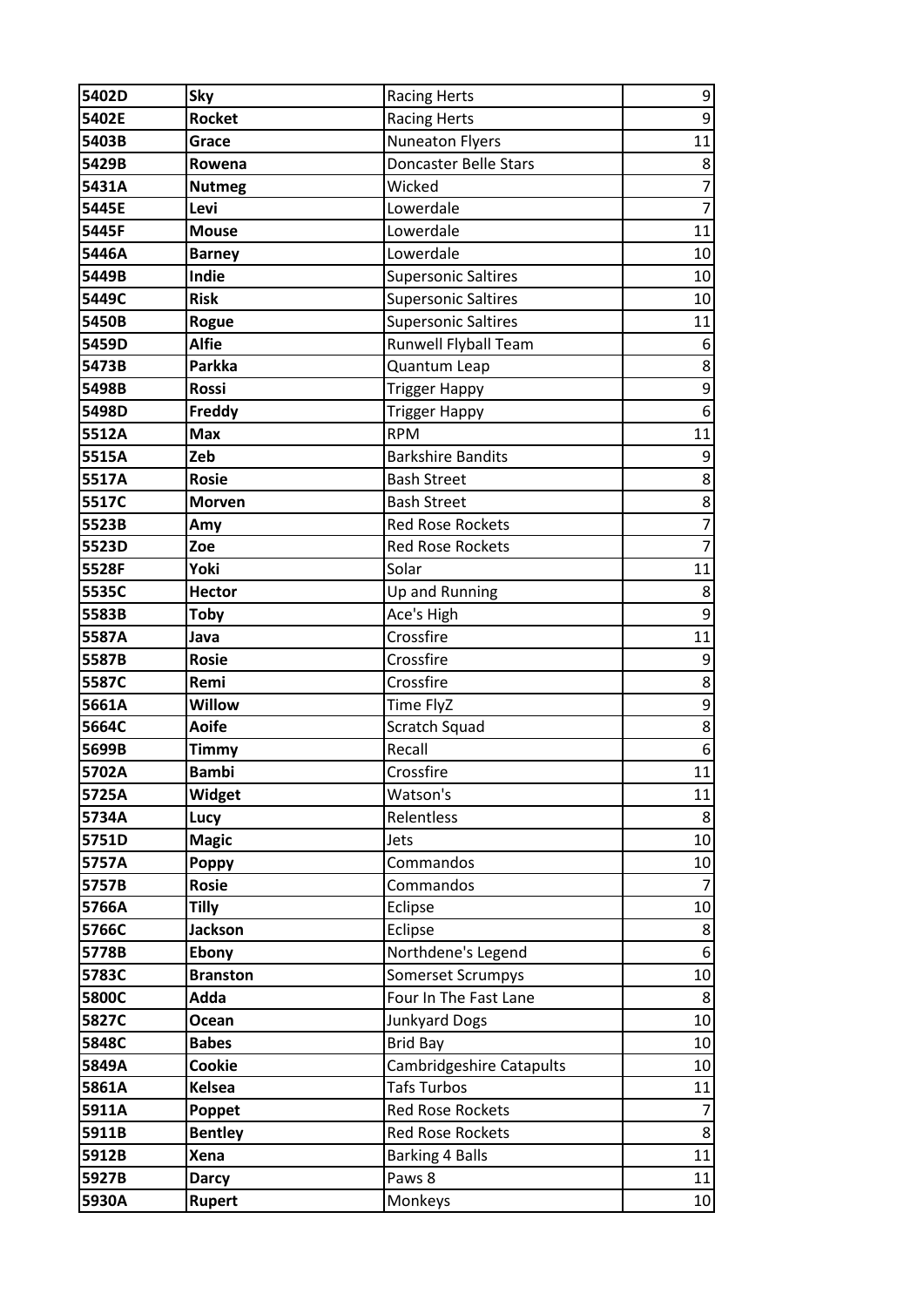| 5938A | Jaspa                | South Riding Vulcans          | 9                        |
|-------|----------------------|-------------------------------|--------------------------|
| 5947B | Freya                | <b>RPM</b>                    | 11                       |
| 5971B | Fern                 | DogStar                       | 9                        |
| 5985B | <b>Watson</b>        | <b>Kiddy Monsters</b>         | $\overline{7}$           |
| 6001B | <b>Amber</b>         | <b>Cambridgeshire Canines</b> | 8                        |
| 6015A | Jess                 | Relentless                    | 8                        |
| 6015C | <b>Charlotte</b>     | Relentless                    | $\overline{7}$           |
| 6025A | <b>Pickle</b>        | Absolute Altitude             | 6                        |
| 6049A | <b>Skiffle</b>       | Focus                         | $\overline{7}$           |
| 6075A | Mia                  | Radical                       | 9                        |
| 6075C | <b>Esme</b>          | Radical                       | 11                       |
| 6082A | <b>Daphne</b>        | Quantum Leap                  | 11                       |
| 6082B | <b>Hattie</b>        | Quantum Leap                  | 6                        |
| 6084B | Frog                 | Quantum Leap                  | $\mathsf 9$              |
| 6102A | Colin                | Quantum Leap                  | $\overline{7}$           |
| 6106B | <b>Buzz</b>          | Quantum Leap                  | 8                        |
| 6106C | Gibby                | Quantum Leap                  | 10                       |
| 6116A | <b>Buzz</b>          | Wicked                        | 10                       |
| 6137A | <b>Poppy</b>         | Cambridgeshire Canines        | 7                        |
| 6139A | Sam                  | Cambridgeshire Canines        | 9                        |
| 6149A | Oliver               | Relentless                    | 8                        |
| 6149B | <b>Boheme</b>        | Relentless                    | $\overline{\mathcal{I}}$ |
| 6151E | <b>Molly</b>         | Primed                        | 8                        |
| 6167A | <b>Reggie</b>        | Quantum Leap                  | 9                        |
| 6167B | <b>Doris</b>         | Quantum Leap                  | 6                        |
| 6181C | <b>Kiki</b>          | Puparazzi                     | $\overline{7}$           |
| 6182C | Fern                 | <b>Trailblazers</b>           | 8                        |
| 6182E | Luna                 | Trailblazers                  | 8                        |
| 6184A | <b>Pretty</b>        | <b>Racing Herts</b>           | 9                        |
| 6194B | <b>Mable</b>         | <b>Buccaneers</b>             | 10                       |
| 6224A | Roxy                 | Hatfield Hit & Run            | $\overline{7}$           |
| 6244B | <b>Ripple</b>        | Ricochet                      | 11                       |
| 6250C | Tilly                | Wuff N Ready Racers           | 8                        |
| 6250F | Roxie                | Wuff N Ready Racers           | 10                       |
| 6250G | <b>Whispa</b>        | <b>Wuff N Ready Racers</b>    | 11                       |
| 62501 | <b>Tara</b>          | <b>Hucknall Torkards</b>      | 11                       |
| 6250J | Indie                | <b>Hucknall Torkards</b>      | 10                       |
| 6259B | Hydra                | <b>Junkyard Dogs</b>          | 10                       |
| 6263B | <b>Calamity Jane</b> | Hatfield Hit & Run            | 10                       |
| 6267B | Clover               | <b>Barkshire Bandits</b>      | 8                        |
| 6285B | <b>Nessie</b>        | <b>Bassett Allsorts</b>       | 11                       |
| 6325F | Inka                 | <b>Molten Magnets</b>         | 11                       |
| 6325G | Luna                 | <b>Molten Magnets</b>         | 11                       |
| 6364A | Spud                 | Pegasus Flyball               | 9                        |
| 6364B | Zola                 | Pegasus Flyball               | 6                        |
| 6375A | <b>Frankie</b>       | Wickford Waggin'tails         | 11                       |
| 6382B | <b>Teddie</b>        | The Phantoms                  | 8                        |
| 6424A | <b>Meg</b>           | DogStar                       | 6                        |
| 6424B | Pepper               | DogStar                       | $\boldsymbol{6}$         |
| 6424C | <b>Mully</b>         | DogStar                       | 6                        |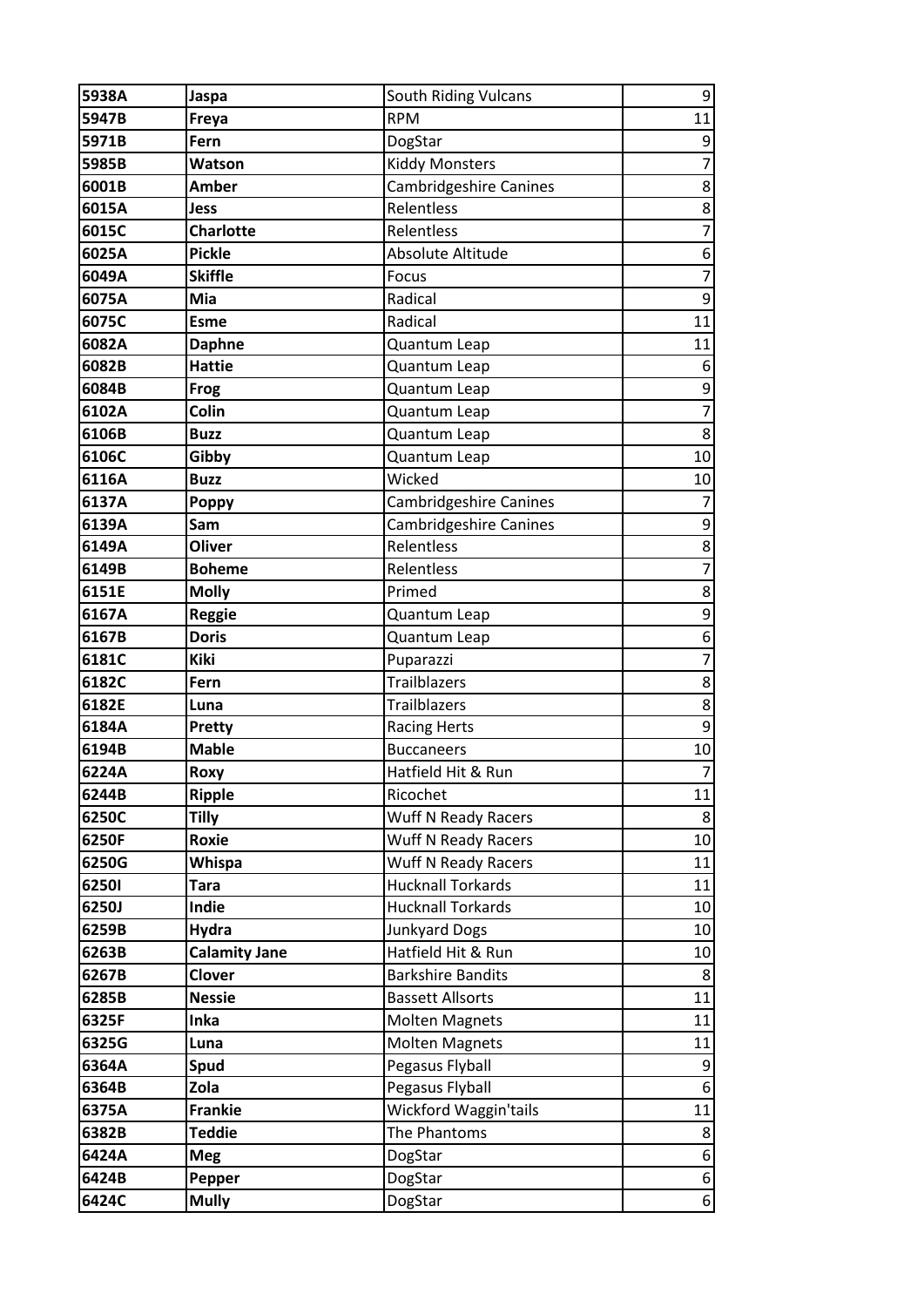| 6424D | <b>Buxom</b>   | DogStar                       | 6                |
|-------|----------------|-------------------------------|------------------|
| 6430A | <b>Rug</b>     | Retired                       | 8                |
| 6430B | Rayne          | The Doghouse                  | 8                |
| 6435D | <b>Fliss</b>   | The Northern Bytes            | 6                |
| 6436B | <b>Styx</b>    | <b>Geordie Racers</b>         | 11               |
| 6437A | Sasha          | <b>Geordie Racers</b>         | 6                |
| 6479B | Lyla           | <b>InnerWolf</b>              | 9                |
| 6484A | <b>Charlie</b> | <b>Trigger Happy</b>          | 8                |
| 6492A | <b>Milly</b>   | The Doghouse                  | $\boldsymbol{6}$ |
| 6493A | <b>Jasper</b>  | The Doghouse                  | 6                |
| 6494A | <b>Aggie</b>   | Commandos                     | 11               |
| 6512A | <b>Max</b>     | <b>Geordie Racers</b>         | 10               |
| 6527A | <b>Dougal</b>  | Hotfuzz                       | 9                |
| 6527B | <b>Scooby</b>  | Hotfuzz                       | 10               |
| 6540C | <b>Jigsaw</b>  | <b>TNT</b>                    | 11               |
| 6540E | I Am Groot     | <b>TNT</b>                    | 11               |
| 6541C | <b>Tazer</b>   | <b>TNT</b>                    | 6                |
| 6542A | <b>Sonic</b>   | Northdene's Legend            | 6                |
| 6560A | <b>Rocky</b>   | Rocksteady                    | 10               |
| 6560B | Lady           | Rocksteady                    | 11               |
| 6572B | <b>Callie</b>  | <b>Buccaneers</b>             | 11               |
| 6573B | <b>Bruce</b>   | <b>High Flyers</b>            | 9                |
| 6588A | <b>Daisy</b>   | Rovers Return                 | 10               |
| 6588B | <b>Nancy</b>   | Rovers Return                 | 10               |
| 6608C | <b>Secret</b>  | Southern Striders             | 8                |
| 6628D | Ghost          | Wild West                     | 11               |
| 6629C | <b>Star</b>    | Wild West                     | 6                |
| 6632A | <b>Jessy</b>   | <b>Geordie Racers</b>         | $\mathsf 9$      |
| 6632B | <b>Chase</b>   | <b>Geordie Racers</b>         | $\mathsf 9$      |
| 6637B | Piran          | <b>Bristol Ball-istics</b>    | 11               |
| 6638A | <b>Bella</b>   | Ace's High                    | 6                |
| 6639C | Pippa          | <b>Northants Falcons</b>      | 11               |
| 6642B | <b>Toby</b>    | Geordie Racers                | 6                |
| 6650A | <b>Storm</b>   | <b>Bristol Ball-istics</b>    | 8                |
| 6651A | Zephyr         | <b>Bristol Ball-istics</b>    | 10               |
| 6661B | George         | <b>Calverley Chasers</b>      | 11               |
| 6673C | Faya           | Killie                        | 11               |
| 6690C | Voodoo         | Focus                         | 10               |
| 6718A | <b>Charlie</b> | <b>Dukes Barking Balls</b>    | 10               |
| 6719A | <b>Dexter</b>  | <b>Dukes Barking Balls</b>    | 9                |
| 6727A | <b>Dougal</b>  | <b>Racing Herts</b>           | 9                |
| 6727B | <b>Eddie</b>   | <b>Racing Herts</b>           | 10               |
| 6733C | <b>Bonnie</b>  | Swap Rats                     | 10               |
| 6741A | <b>Molly</b>   | Carry On's                    | 11               |
| 6746B | Hazel          | <b>Reiver Rebels</b>          | 9                |
| 6750A | Madda          | Be Right Back                 | 11               |
| 6756D | <b>Mango</b>   | <b>Fenland Firestorm</b>      | 10               |
| 6759B | <b>Charly</b>  | <b>Cambridgeshire Canines</b> | 9                |
| 6762B | Sid            | <b>Kiddy Monsters</b>         | $\boldsymbol{9}$ |
| 6763B | <b>Dexter</b>  | <b>Bristol Ball-istics</b>    | 8 <sup>1</sup>   |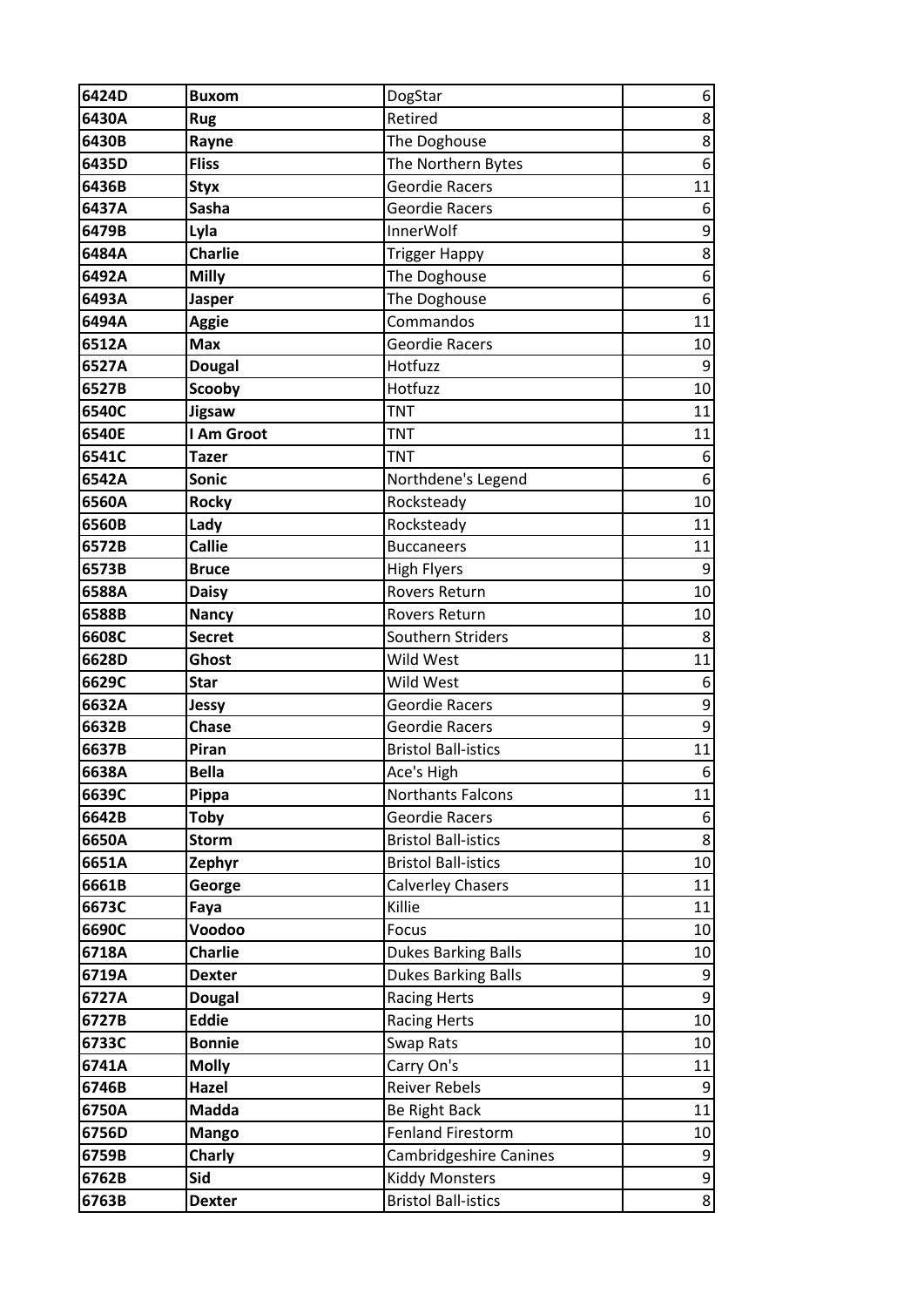| 6763C | <b>Chaise</b>   | <b>Bristol Ball-istics</b>   | 10 <sup>1</sup>  |
|-------|-----------------|------------------------------|------------------|
| 6782A | Jilly           | <b>High Flyers</b>           | 8                |
| 6788D | Gino            | <b>FourPaws Racing</b>       | $\boldsymbol{6}$ |
| 6789B | Wilma           | <b>Shawcross Racers</b>      | 11               |
| 6806A | <b>Bean</b>     | <b>Bassett Allsorts</b>      | 8                |
| 6818A | <b>Fizz</b>     | DogStar                      | 6                |
| 6845A | Lollie          | Trailblazers                 | 10               |
| 6848A | <b>Alfie</b>    | <b>Rovers Return</b>         | 9                |
| 6848B | <b>Ted</b>      | <b>Rovers Return</b>         | 8                |
| 6860A | Coral           | Untouchaballs                | 11               |
| 6860B | <b>Twister</b>  | Untouchaballs                | 9                |
| 6874A | <b>Harvey</b>   | <b>Trigger Happy</b>         | 11               |
| 6882A | <b>Sherlock</b> | <b>Kiddy Monsters</b>        | 7                |
| 6886A | <b>Henry</b>    | <b>Yorkshire Bouncers</b>    | 8                |
| 6902A | Lily            | <b>Fylde Coasters</b>        | $\boldsymbol{6}$ |
| 6920B | <b>Muffin</b>   | <b>Dukes Barking Balls</b>   | 10               |
| 6921A | <b>Misty</b>    | Puparazzi                    | 11               |
| 6925B | Wilma           | Infinity                     | 11               |
| 6941B | <b>Rosie</b>    | <b>Test Valley Raiders</b>   | 11               |
| 6941C | <b>Mossie</b>   | <b>Test Valley Raiders</b>   | 11               |
| 6953A | Lexi            | Born to Bark                 | 11               |
| 6956A | <b>Bella</b>    | <b>Fenland Firestorm</b>     | 6                |
| 6989A | Maya            | Infinity                     | 11               |
| 6989E | Opal            | Infinity                     | 11               |
| 6990B | <b>Dyce</b>     | Infinity                     | 11               |
| 7012B | <b>Meg</b>      | Paws 8                       | 10               |
| 7014A | <b>Wibble</b>   | Time FlyZ                    | 10               |
| 7020B | <b>Megan</b>    | <b>Test Valley Raiders</b>   | 11               |
| 7025A | Milo            | <b>Northants Falcons</b>     | 10               |
| 7038A | <b>Duggie</b>   | <b>Racing Herts</b>          | 8                |
| 7045A | Meg             | <b>Barking 4 Balls</b>       | 11               |
| 7048B | Pip             | Radical                      | 7                |
| 7052A | Cynder          | <b>Critical Impact</b>       | $\boldsymbol{9}$ |
| 7056A | Lily            | <b>Lomond Raiders</b>        | $\boldsymbol{6}$ |
| 7060B | <b>Tia</b>      | Killie                       | 10               |
| 7062A | <b>Rumble</b>   | <b>Banbury Cross</b>         | 9                |
| 7066C | Lexi            | <b>Geordie Racers</b>        | 8                |
| 7071A | <b>Bonnie</b>   | Hotshots                     | 11               |
| 7094B | Indy            | <b>Hampshire Harriers</b>    | 10               |
| 7125A | <b>Ozzie</b>    | Womballs                     | 11               |
| 7143A | <b>Shadow</b>   | <b>Nuneaton Flyers</b>       | 9                |
| 7143B | Sunni           | <b>Nuneaton Flyers</b>       | $\bf 8$          |
| 7194B | <b>Minnie</b>   | <b>Waendel Flyball Teams</b> | 6                |
| 7196A | <b>Star</b>     | <b>Waendel Flyball Teams</b> | 11               |
| 7196B | <b>Sarge</b>    | <b>Waendel Flyball Teams</b> | 8                |
| 7198C | <b>Derek</b>    | <b>Carnegie Canines</b>      | 9                |
| 7230A | <b>Daisy</b>    | Ace's High                   | 6                |
| 7231A | Roxy            | Time FlyZ                    | 10               |
| 7231B | <b>Neo</b>      | Time FlyZ                    | 10               |
| 7236C | Clay            | <b>Banchory Bravehearts</b>  | 10               |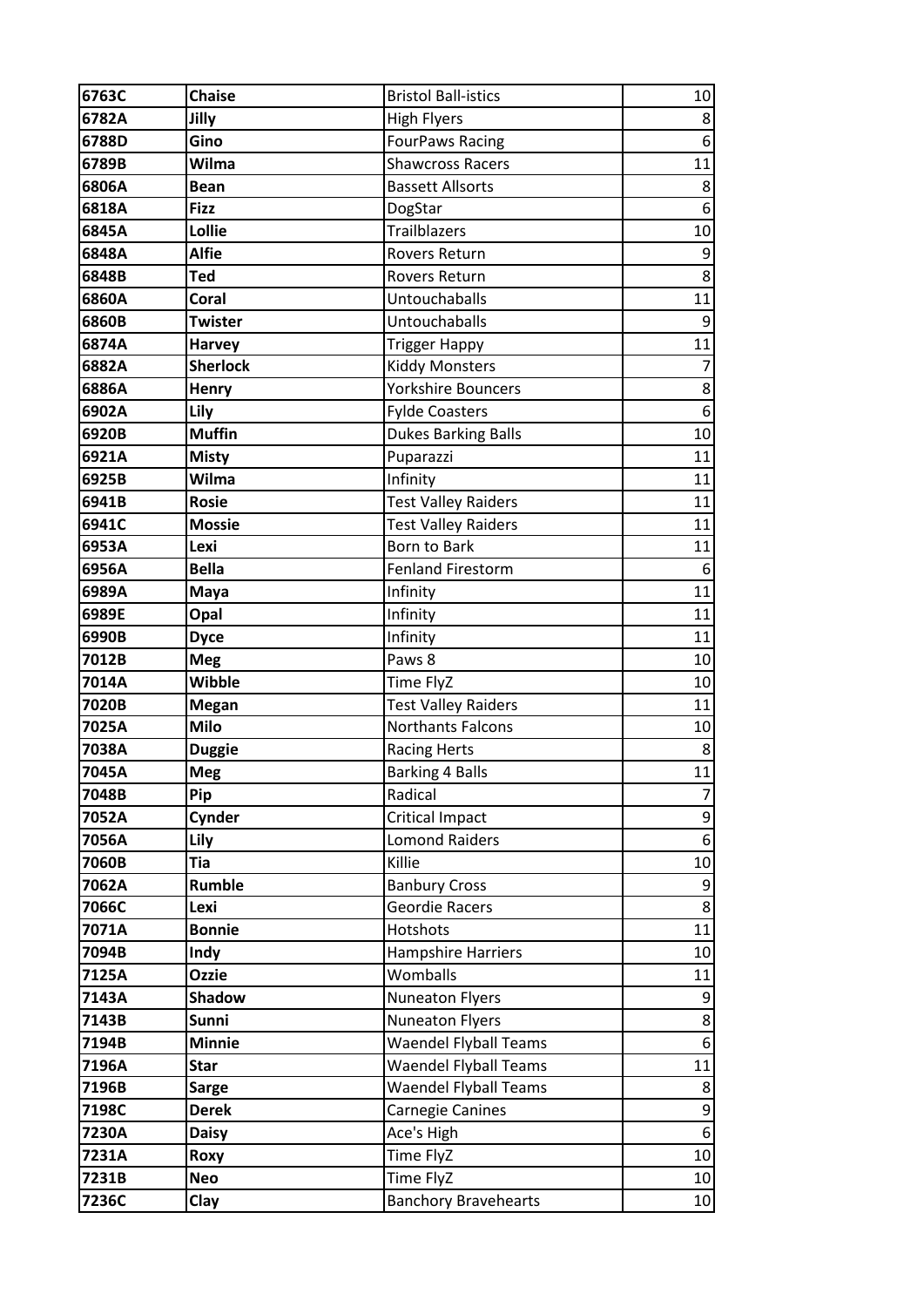| 7247B | <b>Alfie</b>       | <b>The Sussex Screamers</b> | 6              |
|-------|--------------------|-----------------------------|----------------|
| 7265A | <b>Meg</b>         | <b>Rotherham Rockets</b>    | 11             |
| 7283A | Izzy               | The Phantoms                | 10             |
| 7283B | <b>Nia</b>         | The Phantoms                | 10             |
| 7285C | Yoshi              | Killie                      | 11             |
| 7334A | Ruby               | Carry On's                  | 6              |
| 7334B | <b>Theodore</b>    | Carry On's                  | $\overline{7}$ |
| 7334C | <b>Irwin</b>       | Carry On's                  | 6              |
| 7348C | <b>Evie</b>        | <b>Banchory Bravehearts</b> | $\overline{7}$ |
| 7353A | Twiggy             | Hotshots                    | $\overline{7}$ |
| 7358A | <b>Molly</b>       | <b>Carnegie Canines</b>     | 11             |
| 7360A | Madi               | <b>Minster Monsters</b>     | 8              |
| 7360B | Honey              | <b>Minster Monsters</b>     | 6              |
| 7360C | <b>Bella</b>       | <b>Minster Monsters</b>     | 6              |
| 7398A | <b>Mist</b>        | Wild West                   | 11             |
| 7403B | Peppa              | <b>Fylde Coasters</b>       | 9              |
| 7406B | <b>Hebe</b>        | Wicked                      | 8              |
| 7421B | <b>Toby</b>        | <b>Test Valley Raiders</b>  | 9              |
| 7421C | <b>Bernie</b>      | <b>Test Valley Raiders</b>  | 9              |
| 7435A | <b>Angus</b>       | <b>Notts Supadogs</b>       | 10             |
| 7435B | <b>Archie</b>      | <b>Notts Supadogs</b>       | 9              |
| 7443A | Pepper             | The Doghouse                | 6              |
| 7443D | <b>Toby</b>        | The Doghouse                | 6              |
| 7444A | <b>Boris</b>       | The Doghouse                | 9              |
| 7468A | Angel              | <b>Wilmslow Wild Dogs</b>   | 11             |
| 7478A | Rummage            | <b>Hampshire Harriers</b>   | 9              |
| 7480A | <b>Doug</b>        | <b>Dukes Barking Balls</b>  | 6              |
| 7485A | <b>Jessie</b>      | <b>TBC</b>                  | 8              |
| 7490A | <b>Millie</b>      | Womballs                    | 9              |
| 7497A | Lacey              | <b>Ball Busters</b>         | $\bf 8$        |
| 7497B | Zeta               | <b>Ball Busters</b>         | $\overline{8}$ |
| 7503A | Lulu               | Wild West                   | 11             |
| 7503B | <b>Beau</b>        | Wild West                   | 7              |
| 7506A | <b>Rosie</b>       | Delta Force                 | 6              |
| 7506B | Finn               | Delta Force                 | $\overline{7}$ |
| 7537A | <b>Mickey Finn</b> | <b>Whitley Wonders</b>      | 10             |
| 7538A | <b>Little Ted</b>  | <b>Whitley Wonders</b>      | 9              |
| 7562A | <b>Misty</b>       | Commandos                   | 8              |
| 7562B | <b>Elsa</b>        | Commandos                   | 6              |
| 7577A | Lola               | <b>Buccaneers</b>           | 10             |
| 7590B | Pie                | Nene Valley                 | 6              |
| 7590C | <b>Stanley</b>     | Nene Valley                 | 8              |
| 7595A | <b>Bailey</b>      | <b>Trigger Happy</b>        | 9              |
| 7595B | <b>Tia</b>         | <b>Trigger Happy</b>        | $\overline{7}$ |
| 7649A | Rosi               | Catch 22 Wirral             | $\overline{7}$ |
| 7673A | Jenna              | Thunder                     | 9              |
| 7674A | <b>Jess</b>        | <b>Coventry Racers</b>      | 11             |
| 7675B | Pea                | <b>Coventry Racers</b>      | 9              |
| 7687C | Roxie              | Gofours                     | 8              |
| 7693A | <b>Badger</b>      | Scallywags                  | 6              |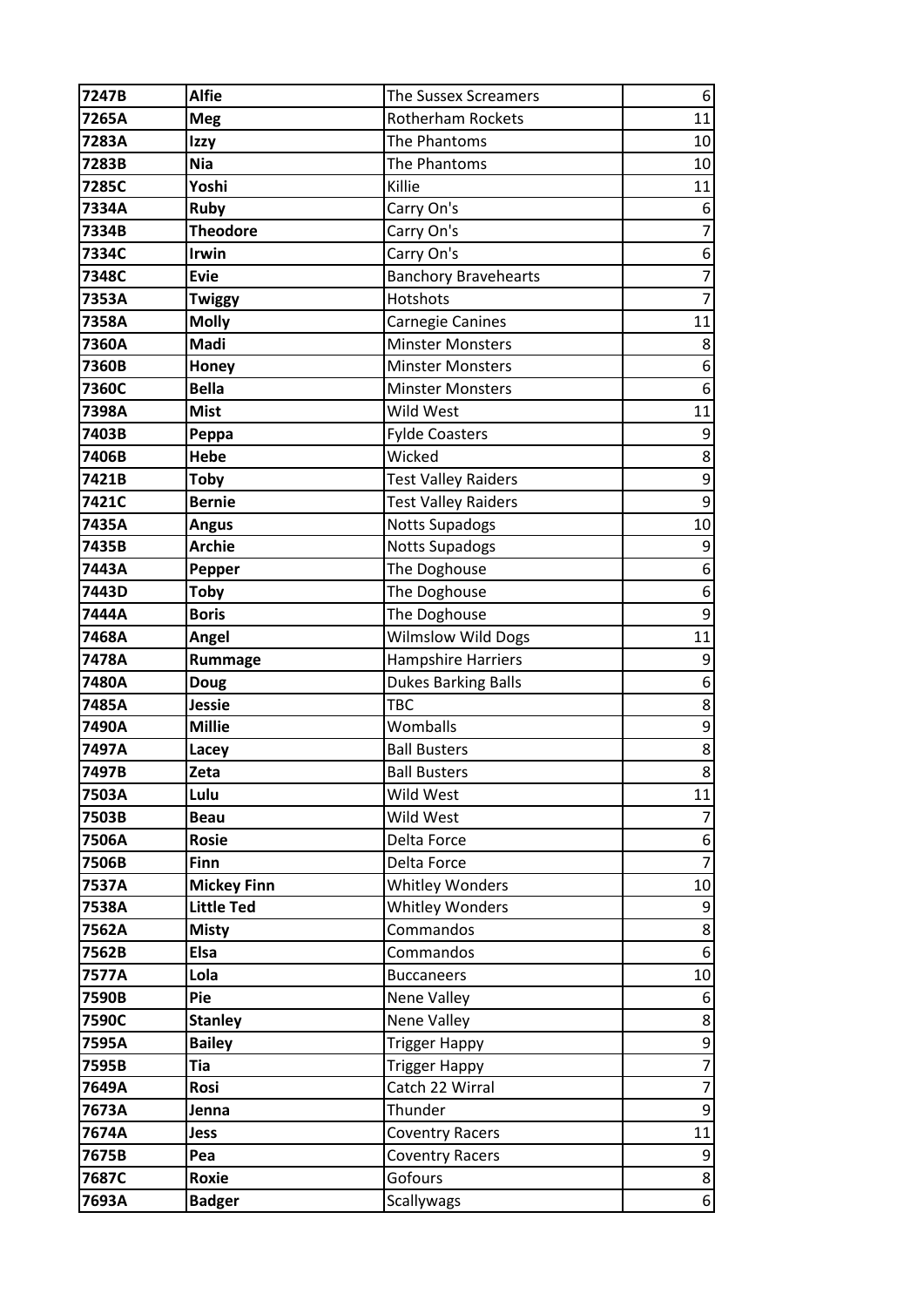| 7700A          | Hugo                | Rebound                   | 8              |
|----------------|---------------------|---------------------------|----------------|
| 7701B          | <b>Todd</b>         | Rebound                   | $\sqrt{6}$     |
| 7714A          | Lola                | <b>Calverley Chasers</b>  | 11             |
| 7718A          | Coco                | <b>Calverley Chasers</b>  | 8              |
| 7719B          | <b>Misty</b>        | <b>Calverley Chasers</b>  | 10             |
| 7719C          | <b>Nala</b>         | <b>Calverley Chasers</b>  | 8              |
| 7753A          | <b>Rocket</b>       | <b>Flying Dragons</b>     | 8              |
| 7759C          | Chudleigh           | Waggytails Flyball        | 9              |
| 7762A          | <b>Scoobie</b>      | <b>Buccaneers</b>         | 11             |
| 7762C          | <b>Mr Raggy Doo</b> | <b>Buccaneers</b>         | 9              |
| 7790B          | <b>Willow</b>       | Nene Valley               | $\mathsf 9$    |
| 7803A          | Mr Pip              | The Sussex Screamers      | $\overline{7}$ |
| 7816A          | Pepper              | Up and Running            | 10             |
| 7816B          | <b>Storm</b>        | Up and Running            | 9              |
| 7819A          | <b>Briley</b>       | <b>Ball Busters</b>       | 11             |
| 7826A          | Lola                | Up and Running            | 8              |
| 7826B          | <b>Stanley</b>      | Up and Running            | 8              |
| 7828A          | <b>Pringle</b>      | Fawkes                    | 11             |
| 7839B          | Freya               | Underdogs                 | 10             |
| 7861A          | Pan                 | Catch 22 Wirral           | 7              |
| 7865B          | <b>Nikita</b>       | Be Right Back             | 10             |
| 7888A          | Fern                | Scratch Squad             | 11             |
| 7899A          | Isla                | Springers                 | 9              |
| 7906A          | <b>Max</b>          | <b>Calverley Chasers</b>  | 8              |
| 7907A          | Sasha               | <b>Calverley Chasers</b>  | $\bf 8$        |
| 7913A          | <b>Poppy</b>        | <b>Trailblazers</b>       | 9              |
| 7915A          | <b>Willow</b>       | Crossfire                 | 8              |
| 7919A          | Lola                | Monkeys                   | $\bf 8$        |
| 7919B          | Wilma               | Monkeys                   | 8              |
| 7944B          | <b>Jack</b>         | <b>Brigg Muttley Crew</b> | 9              |
| 7952A          | <b>Chico</b>        | Carnegie Canines          | $\overline{8}$ |
| 7953A          | <b>Jack</b>         | Carnegie Canines          | 11             |
| 7953B          | <b>Lightning</b>    | Carnegie Canines          | 11             |
| 7959A          | Flash               | <b>Yorkshire Bouncers</b> | 11             |
| 7959B          | <b>Barney</b>       | <b>Yorkshire Bouncers</b> | 9              |
| 7960A          | <b>Bella</b>        | <b>Yorkshire Bouncers</b> | 6              |
| 7965A          | <b>Poppy</b>        | <b>Lomond Raiders</b>     | $\mathsf 9$    |
| 7965B          | Penny               | <b>Lomond Raiders</b>     | 9              |
| 7969A          | Ninja               | <b>Fenland Firestorm</b>  | 8              |
| 7975A          | <b>Tetley</b>       | <b>TNT</b>                | 9              |
| 7975C          | <b>Bandit</b>       | <b>TNT</b>                | 10             |
| 7975E          | Ghost               | <b>TNT</b>                | 6              |
| 7975F          | <b>Vision</b>       | <b>TNT</b>                | 9              |
| 7989A          | <b>Cinders</b>      | <b>Ball Busters</b>       | $\overline{7}$ |
| 8022A          | <b>Rusty</b>        | Findon Flyball            | 8              |
| 8032A          | Glen                | Carnegie Canines          | 8              |
| 8079A          | Isla                | Scratch Squad             | 8              |
| 8081A          | Louie               | 4x4 Flyball Club          | 9              |
| 8085B<br>8106A | <b>Dodger</b>       | Gofours                   | 8              |
|                | Jazzie              | Born to Bark              | $\overline{9}$ |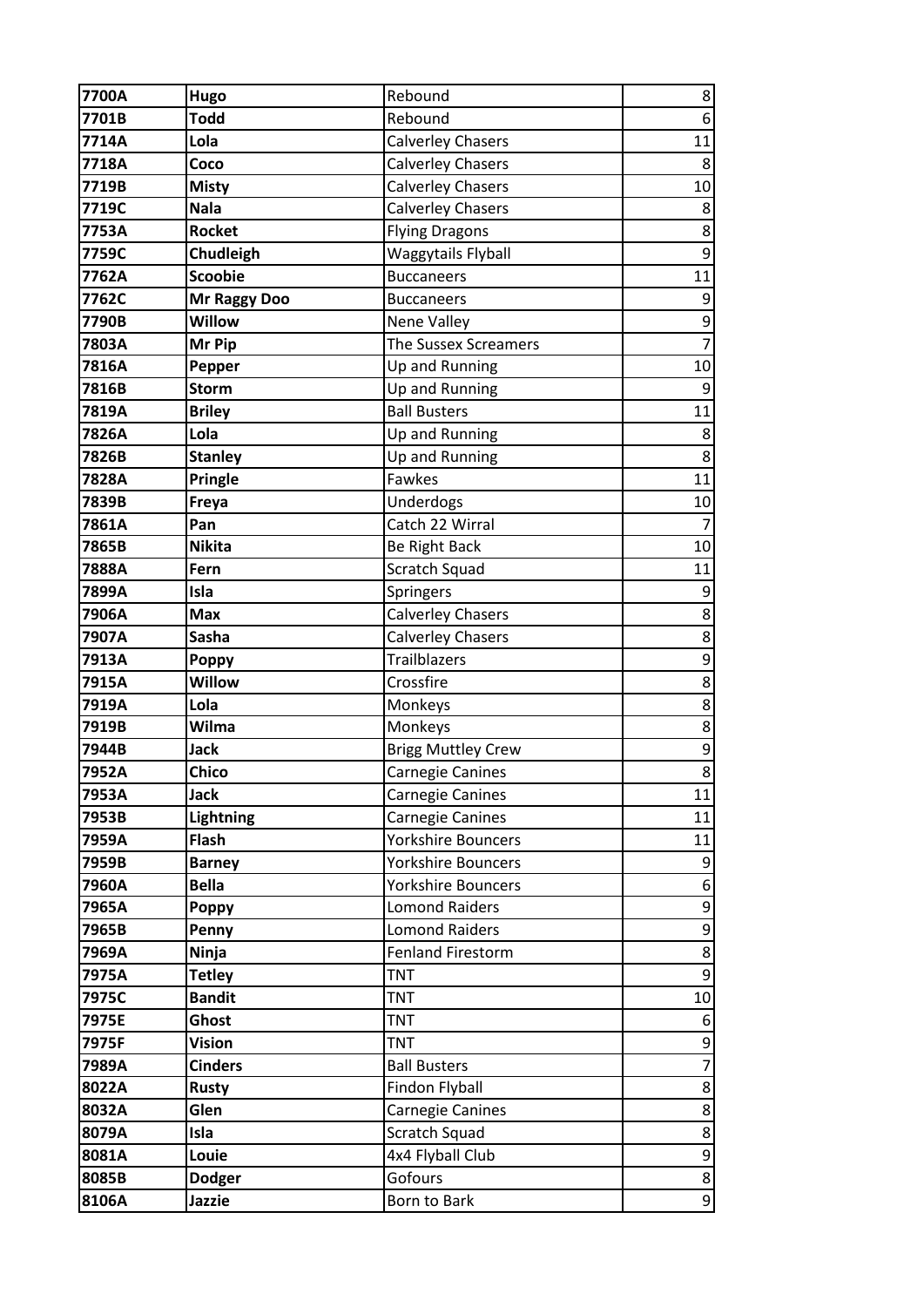| 8110B | <b>Blue</b>    | InnerWolf                    | 8                        |
|-------|----------------|------------------------------|--------------------------|
| 8110C | <b>Nessa</b>   | <b>InnerWolf</b>             | $\mathsf g$              |
| 8110E | <b>Bertie</b>  | <b>InnerWolf</b>             | $\boldsymbol{6}$         |
| 8121A | <b>Ted</b>     | <b>The Sussex Screamers</b>  | $\bf 8$                  |
| 8128B | <b>Byron</b>   | Recall                       | 10                       |
| 8129A | <b>Mumbles</b> | InnerWolf                    | $\overline{7}$           |
| 8149A | Coco           | <b>Calverley Chasers</b>     | 11                       |
| 8163A | <b>Alfie</b>   | Scratch Squad                | $9\,$                    |
| 8167A | Jabu           | Focus                        | $\bf 8$                  |
| 8167B | Juma           | Focus                        | 8                        |
| 8167C | Teelo          | Focus                        | $\bf 8$                  |
| 8177A | <b>Mary</b>    | <b>Barking 4 Balls</b>       | 11                       |
| 8180A | Gracie         | <b>Black Adders</b>          | 6                        |
| 8181A | <b>Buttons</b> | Ramsden Rockers              | $\overline{\mathcal{I}}$ |
| 8181B | <b>Ruby</b>    | Runwell Flyball Team         | $\overline{7}$           |
| 8187A | Lola           | <b>Somerset Scrumpys</b>     | $\mathsf g$              |
| 8196A | Luna           | Kennet Zingers               | 11                       |
| 8196B | <b>Buzz</b>    | Kennet Zingers               | 11                       |
| 8200A | <b>Ripple</b>  | <b>Somerset Scrumpys</b>     | 8                        |
| 8211A | Lexie          | Watson's                     | 8                        |
| 8224A | <b>Rosie</b>   | <b>Kiddy Monsters</b>        | 10                       |
| 8230A | <b>Diesel</b>  | Western                      | 6                        |
| 8238A | <b>Roscoe</b>  | <b>Wilmslow Wild Dogs</b>    | 8                        |
| 8241B | Pip            | <b>Tafs Turbos</b>           | 10                       |
| 8251A | <b>Fluke</b>   | The Northern Bytes           | 10                       |
| 8257C | <b>Molly</b>   | The Sussex Screamers         | $\overline{9}$           |
| 8260C | <b>Darcy</b>   | Primed                       | 10                       |
| 8264C | <b>Fraggle</b> | Infinity                     | $\bf 8$                  |
| 8269A | <b>Rusty</b>   | Carnegie Canines             | 8                        |
| 8270A | <b>Alfie</b>   | Carnegie Canines             | 9                        |
| 8281A | Lenny          | <b>Banbury Cross</b>         | $\overline{7}$           |
| 8294A | <b>Evie</b>    | <b>Nuneaton Flyers</b>       | $\overline{7}$           |
| 8294B | <b>Bramble</b> | <b>Nuneaton Flyers</b>       | $\overline{9}$           |
| 8294C | Spy            | <b>Nuneaton Flyers</b>       | $\bf 8$                  |
| 8301A | Louie          | <b>Waendel Flyball Teams</b> | 10                       |
| 8313C | Astra          | NorthLincs                   | 11                       |
| 8332A | <b>Vinnie</b>  | <b>Brigg Muttley Crew</b>    | 8                        |
| 8353A | Olly           | <b>Trailblazers</b>          | 9                        |
| 8353B | <b>Scout</b>   | <b>Trailblazers</b>          | $\mathsf 9$              |
| 8355A | Axl            | The Doghouse                 | 11                       |
| 8355B | <b>Buddy</b>   | The Doghouse                 | $\overline{9}$           |
| 8364A | Lucy           | Born to Bark                 | 11                       |
| 8365A | <b>Alfie</b>   | <b>Brighton Blitz</b>        | $\overline{7}$           |
| 8385B | <b>Holly</b>   | <b>Banbury Cross</b>         | 11                       |
| 8397A | <b>Barkley</b> | Gofours                      | 11                       |
| 8404B | <b>Dexter</b>  | Swap Rats                    | 11                       |
| 8413B | Ralph          | Northants Falcons            | 11                       |
| 8413C | <b>Mufasa</b>  | Northants Falcons            | 9                        |
| 8424A | <b>Bailey</b>  | The Doghouse                 | 11                       |
| 8426A | Fay            | <b>Merlins Magicians</b>     | 6                        |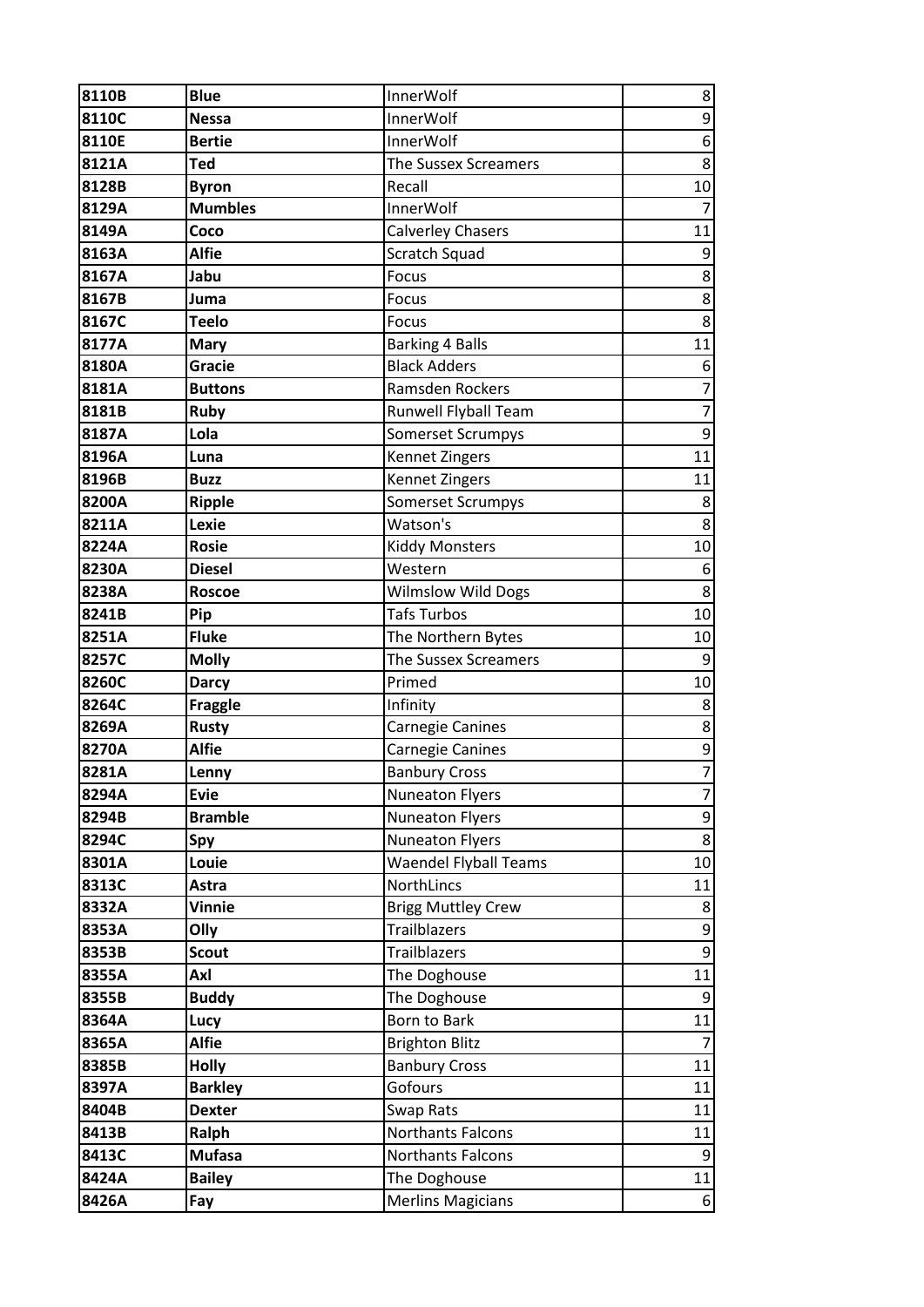| 8438A          | <b>Trudy</b>                  | Wicked                                       | 8                |
|----------------|-------------------------------|----------------------------------------------|------------------|
| 8441A          | Ollie                         | <b>Flying Dragons</b>                        | 10               |
| 8443A          | <b>Rosie</b>                  | <b>Junkyard Dogs</b>                         | 10               |
| 8448A          | <b>Molly</b>                  | Hatfield Hit & Run                           | $\overline{7}$   |
| 8452A          | Pepper                        | <b>Flying Dragons</b>                        | 8                |
| 8474A          | <b>Cassie</b>                 | Hatfield Hit & Run                           | 10               |
| 8481A          | <b>Millie</b>                 | Letham Louts                                 | 9                |
| 8485A          | Fly                           | Flash                                        | 10               |
| 8492E          | <b>Squirm</b>                 | 4x4 Flyball Club                             | $\overline{7}$   |
| 8494A          | <b>George Smallbone-Myers</b> | <b>Brigg Muttley Crew</b>                    | 9                |
| 8514A          | <b>Jess</b>                   | <b>Hucknall Torkards</b>                     | 11               |
| 8515A          | Lou                           | <b>Geordie Racers</b>                        | 6                |
| 8524A          | Lillie                        | Back n Forth                                 | 11               |
| 8561C          | Iggy                          | Ramsden Rockers                              | 10               |
| 8571B          | Candy                         | <b>Brigg Muttley Crew</b>                    | 11               |
| 8572A          | <b>Bonnie</b>                 | Trailblazers                                 | 8                |
| 8572B          | <b>Birch</b>                  | <b>Trailblazers</b>                          | $\boldsymbol{9}$ |
| 8601A          | <b>Fizzy</b>                  | Jets                                         | 11               |
| 8602A          | <b>Barley</b>                 | Linnotts                                     | $\overline{7}$   |
| 8618A          | Freyja                        | Scratch Squad                                | 11               |
| 8623A          | <b>Bailey</b>                 | Scratch Squad                                | 8                |
| 8624A          | <b>Skye</b>                   | Scratch Squad                                | 11               |
| 8633A          | <b>Hartley</b>                | Time FlyZ                                    | 9                |
| 8635A          | Jamie                         | <b>Test Valley Raiders</b>                   | $\boldsymbol{9}$ |
| 8652A          | <b>Tilly</b>                  | Wharfedale Woofs                             | 11               |
|                |                               |                                              |                  |
| 8660A          | <b>Dizzy</b>                  | <b>Cambridgeshire Canines</b>                | 9                |
| 8662B          | <b>Trixie</b>                 | Gofours                                      | 6                |
| 8680A          | <b>Ozzie</b>                  | <b>InnerWolf</b>                             | 11               |
| 8698A          | <b>Bonnie</b>                 | Linnotts                                     | $\overline{7}$   |
| 8708A          | <b>Nigel</b>                  | <b>Shawcross Racers</b>                      | $\boldsymbol{6}$ |
| 8709A          | <b>Nora</b>                   | <b>Shawcross Racers</b>                      | 6                |
| 8715A          | <b>Storm</b>                  | Hatfield Hit & Run                           | 9                |
| 8718A          | <b>Missy</b>                  | Hatfield Hit & Run                           | 8                |
| 8727A          | <b>Flotta</b>                 | The Sussex Screamers                         | 6                |
| 8728A          | Cooper                        | <b>InnerWolf</b>                             | 11               |
| 8754A          | <b>Skye</b>                   | Focus                                        | 9                |
| 8756A          | <b>Happy</b>                  | <b>Bravehearts</b>                           | 11               |
| 8765A          | <b>Pickle</b>                 | <b>Dukes Barking Balls</b>                   | 7                |
| 8769A          | Hero                          | <b>Ball Busters</b>                          | 9                |
| 8793A          | <b>Izzy Pops</b>              | Flash                                        | 6                |
| 8798A          | Mia                           | <b>Sheffield Speeders</b>                    | 10               |
| 8799A          | Tilly                         | <b>Wilmslow Wild Dogs</b>                    | 11               |
| 8800A          | <b>Dora</b>                   | <b>Racing Herts</b>                          | 11               |
| 8819B          | <b>Boris</b>                  | Northdene's Legend                           | 7                |
| 8826A          | <b>Poppy</b>                  | <b>Bassett Allsorts</b>                      | 9                |
| 8826B          | <b>Hattie</b>                 | <b>Bassett Allsorts</b>                      | 8                |
| 8827A          | <b>Milly</b>                  | <b>Whitley Wonders</b>                       | 11               |
| 8832A          | <b>Madison</b>                | <b>Ball Busters</b>                          | 8                |
| 8841A<br>8841B | <b>Dinky</b><br><b>Billy</b>  | The Sussex Screamers<br>The Sussex Screamers | 6<br>8           |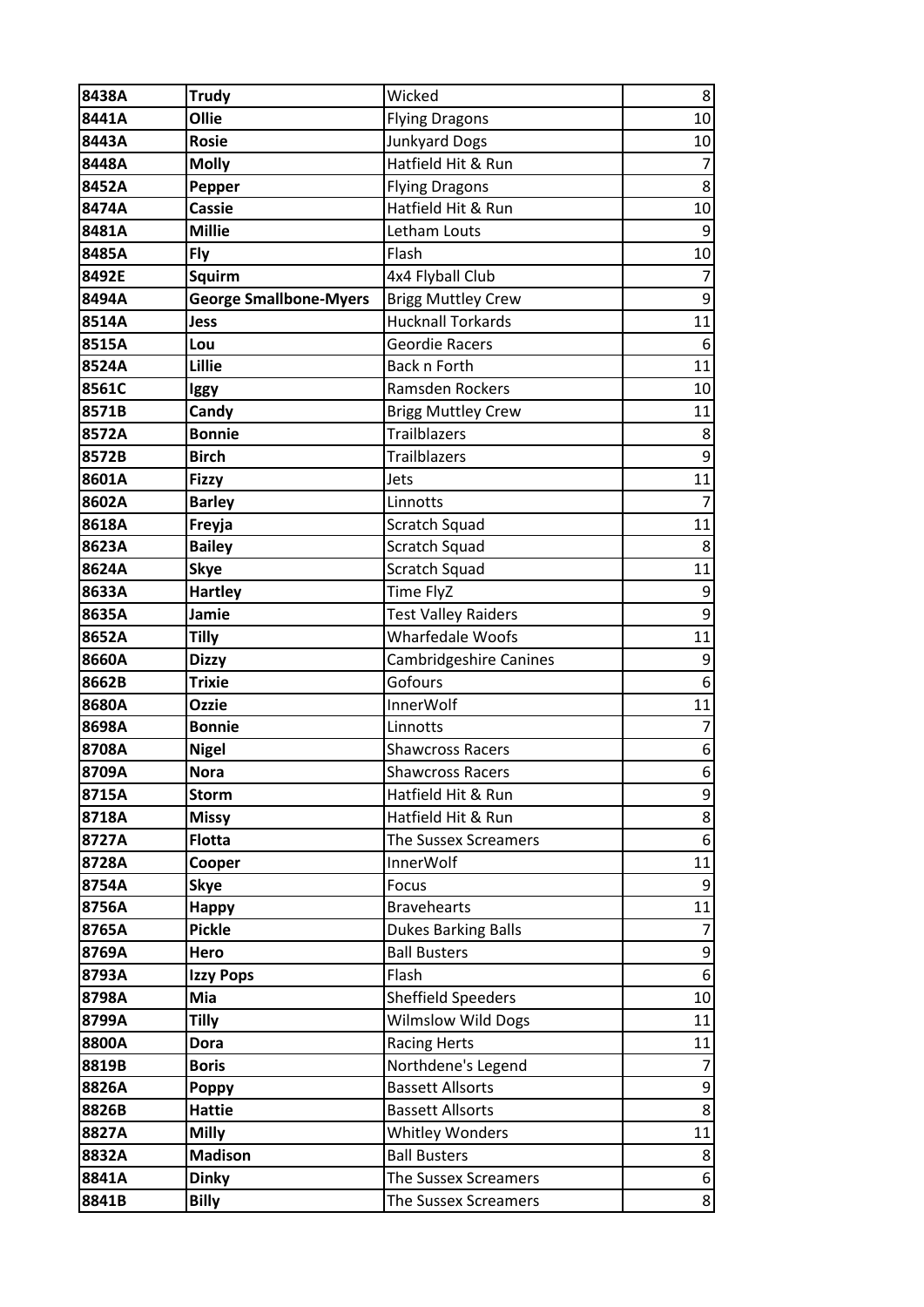| 8851B | <b>Buffy</b>        | All4One                  | 10               |
|-------|---------------------|--------------------------|------------------|
| 8861A | Luna                | <b>Free Wheelers</b>     | 8                |
| 8861B | Roxy                | <b>Free Wheelers</b>     | 10               |
| 8863A | <b>Doris</b>        | NorthLincs               | 10               |
| 8871A | <b>Dillon</b>       | <b>Ball Busters</b>      | 8                |
| 8872A | <b>Dora</b>         | <b>Ball Busters</b>      | 8                |
| 8873A | <b>Dodge</b>        | <b>Geordie Racers</b>    | $\overline{7}$   |
| 8874B | <b>Bandit</b>       | <b>Geordie Racers</b>    | 8                |
| 8882A | <b>Nutmeg Nina</b>  | NorthLincs               | 10               |
| 8883A | Lilly               | Solway Runawayz          | 11               |
| 8892B | Rolo                | Jumping 4 Joy            | 6                |
| 8897A | Ffion               | Jumping 4 Joy            | $\bf 8$          |
| 8914A | Jazz                | <b>Ball Busters</b>      | 11               |
| 8928A | <b>Flossie</b>      | Get Over It              | 10               |
| 8935A | <b>Teddy</b>        | Jumping 4 Joy            | 10               |
| 8950A | <b>Wonder Pants</b> | Muskerhounds             | 11               |
| 8954A | <b>Poppy</b>        | Crossfire                | 6                |
| 8954B | <b>Harry</b>        | Crossfire                | $\boldsymbol{6}$ |
| 8972A | Fern                | Killie                   | 6                |
| 8982A | <b>Chuckles</b>     | Two Bridges Flyball Club | $\frac{8}{1}$    |
| 8982C | <b>Mizzy</b>        | Two Bridges Flyball Club | $\overline{7}$   |
| 9013A | Roxie               | Womballs                 | $\mathsf 9$      |
| 9020A | Raeia               | <b>Peak Performers</b>   | 11               |
| 9021A | <b>Ottis</b>        | <b>Peak Performers</b>   | 10               |
| 9036A | <b>Tegan</b>        | <b>Kiddy Monsters</b>    | 11               |
| 9037A | <b>Bonnie</b>       | <b>Kiddy Monsters</b>    | 11               |
| 9039A | Lucy                | <b>Trailblazers</b>      | 10               |
| 9044A | Wilson              | Up and Running           | 10               |
| 9045A | <b>Milo</b>         | Quantum Leap             | 10               |
| 9053A | <b>Bella</b>        | <b>Barkshire Bandits</b> | 11               |
| 9053B | <b>Domino</b>       | <b>Barkshire Bandits</b> | $\overline{7}$   |
| 9061A | Poppy               | Jumping 4 Joy            | 11               |
| 9065B | <b>Tiswas</b>       | Fawkes                   | $\overline{7}$   |
| 9066A | Elsa                | All4One                  | 10               |
| 9067A | <b>Molly</b>        | All4One                  | 6                |
| 9070A | <b>Finnley</b>      | Muskerhounds             | 11               |
| 9076A | Ralfie              | <b>Flying Dragons</b>    | 9                |
| 9098A | <b>Flicker</b>      | The Sussex Screamers     | 11               |
| 9100A | Ben                 | Monkeys                  | 10               |
| 9119A | <b>Marley</b>       | <b>Kiddy Monsters</b>    | 10               |
| 9125B | Cooper              | Carnegie Canines         | 11               |
| 9143B | <b>Ruby</b>         | Carnegie Canines         | 8                |
| 9143C | <b>Toots</b>        | Carnegie Canines         | $\bf 8$          |
| 9152A | Yogi Bear           | Norfolk                  | 8                |
| 9159B | Mac                 | Carnegie Canines         | 10               |
| 9168A | Finn                | <b>Peak Performers</b>   | 10               |
| 9173B | Goose               | Carry On's               | 10               |
| 9182A | <b>Meg</b>          | Live Wires               | 11               |
| 9182B | <b>Darci</b>        | Live Wires               | 9                |
| 9183A | <b>Freddie</b>      | Infinity                 | 8                |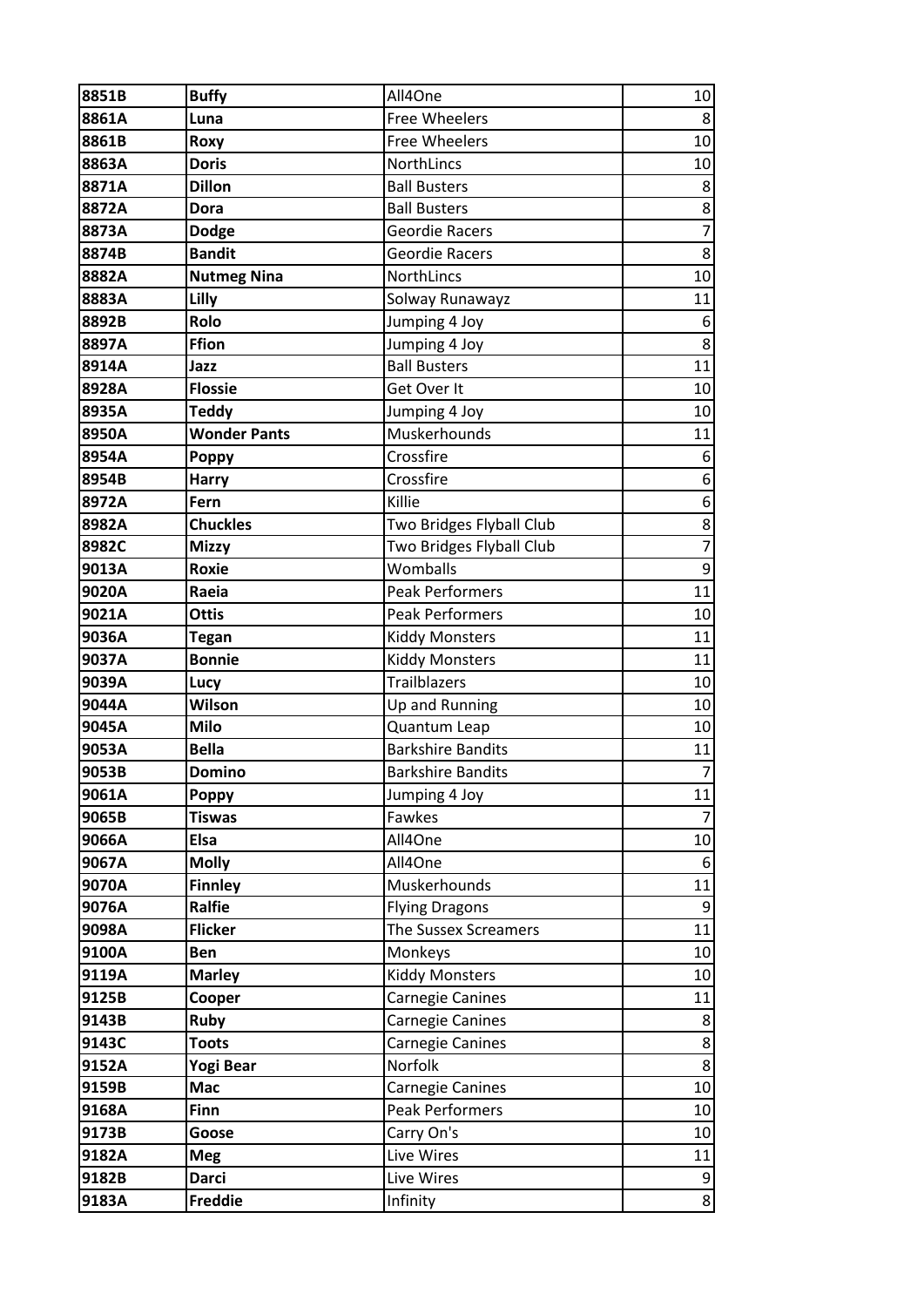| 9184A | <b>Cassie</b>             | Infinity                      | 8                |
|-------|---------------------------|-------------------------------|------------------|
| 9201A | Watson                    | <b>Hampshire Harriers</b>     | 11               |
| 9217A | <b>Emily</b>              | Carry On's                    | $\overline{7}$   |
| 9232A | <b>Boost</b>              | Monkeys                       | 11               |
| 9234A | <b>Stovie</b>             | Carnegie Canines              | $\overline{7}$   |
| 9234B | <b>Bisto</b>              | Carnegie Canines              | 10               |
| 9249A | <b>Bertie</b>             | <b>Somerset Scrumpys</b>      | 10               |
| 9274A | Louie                     | <b>Buccaneers</b>             | 8                |
| 9284A | <b>Tinka</b>              | <b>Banbury Cross</b>          | 8                |
| 9285A | <b>Mollie</b>             | Infinity                      | 9                |
| 9287A | <b>Bella</b>              | <b>Banbury Cross</b>          | $\overline{7}$   |
| 9290B | <b>Pebble</b>             | Wild West                     | 8                |
| 9290D | <b>Finnigan Moby Flea</b> | Wild West                     | 8                |
| 9302A | Lucy                      | <b>Little Angels</b>          | $\overline{7}$   |
| 9343B | Ginny                     | <b>New City Barkers</b>       | 11               |
| 9344A | <b>Bruno</b>              | <b>Wilmslow Wild Dogs</b>     | 9                |
| 9346A | <b>Tilly</b>              | Gofours                       | 11               |
| 9358A | <b>Kipper</b>             | Commandos                     | 9                |
| 9362A | Sonny                     | Underdogs                     | 10               |
| 9362B | <b>Rosie</b>              | Underdogs                     | 8                |
| 9390A | Inka                      | <b>Barking 4 Balls</b>        | 11               |
| 9394A | <b>Henry</b>              | Four In The Fast Lane         | 7                |
| 9401A | <b>Milly</b>              | Hotshots                      | 8                |
| 9416A | <b>Ben</b>                | Monkeys                       | 8                |
| 9416B | Oscar                     | Monkeys                       | 11               |
| 9449A | <b>Meg</b>                | Pegasus Flyball               | $\overline{7}$   |
| 9463A | <b>Molly</b>              | <b>Be Right Back</b>          | 6                |
| 9463B | <b>Archey</b>             | Be Right Back                 | 9                |
| 9465A | <b>Misty</b>              | The Doghouse                  | 10               |
| 9465B | Jess                      | The Doghouse                  | 6                |
| 9467A | Lucky                     | <b>Brighton Blitz</b>         | $\overline{9}$   |
| 9499A | Bay                       | <b>Hampshire Harriers</b>     | 10               |
| 9527A | <b>Charlie</b>            | <b>Whitley Wonders</b>        | 8                |
| 9528A | Woody                     | Scratch Squad                 | 9                |
| 9528B | Ozzy                      | Scratch Squad                 | $\mathsf g$      |
| 9547A | <b>Thunder</b>            | Infinity                      | 10               |
| 9558A | <b>Crystal</b>            | The Northern Bytes            | 7                |
| 9558C | Ralf                      | The Northern Bytes            | 6                |
| 9559A | <b>Titan</b>              | The Northern Bytes            | 6                |
| 9559B | Aria                      | The Northern Bytes            | $\boldsymbol{6}$ |
| 9562A | Ralph                     | <b>Calverley Chasers</b>      | $\boldsymbol{9}$ |
| 9564A | Ruby                      | <b>Brigg Muttley Crew</b>     | 11               |
| 9570B | <b>Milo</b>               | Solar                         | $\overline{7}$   |
| 9572A | <b>Wookie</b>             | <b>Bristol Ball-istics</b>    | $\boldsymbol{9}$ |
| 9574A | <b>Buddy</b>              | <b>Black Adders</b>           | 10               |
| 9581A | Pepsi                     | <b>Funky Fidos Flyballers</b> | 7                |
| 9581B | <b>Huxley</b>             | <b>Funky Fidos Flyballers</b> | 11               |
| 9584A | <b>Baloo</b>              | <b>Brid Bay</b>               | 8                |
| 9590A | <b>Max</b>                | <b>Bristol Ball-istics</b>    | 10               |
| 9590B | <b>Millie</b>             | <b>Bristol Ball-istics</b>    | $\boldsymbol{9}$ |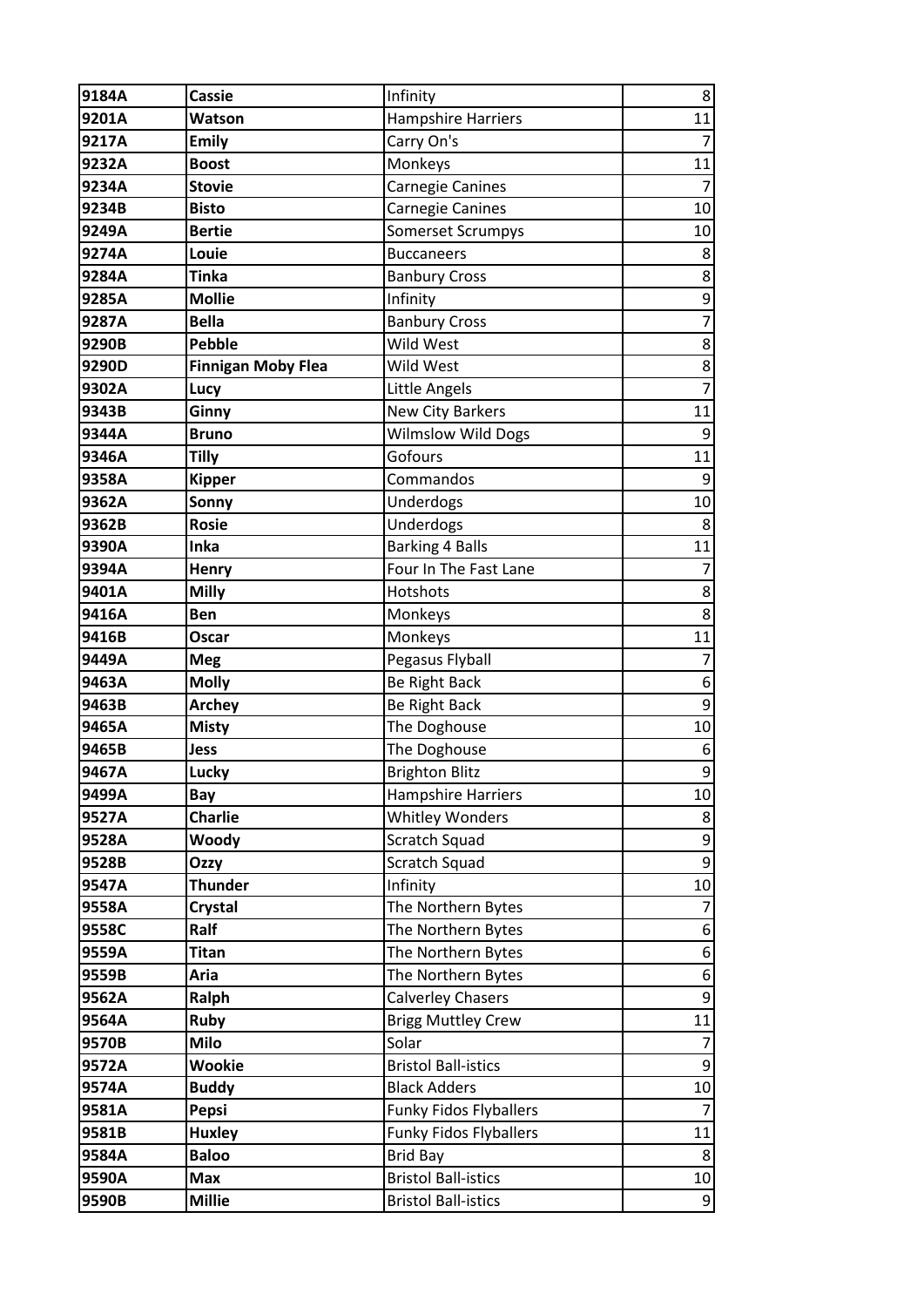| 9591A | <b>Daisy</b>         | All4One                      | 8                |
|-------|----------------------|------------------------------|------------------|
| 9601A | <b>Bailey</b>        | <b>Dukes Barking Balls</b>   | $9\,$            |
| 9624A | Jack                 | Ricochet                     | $\boldsymbol{9}$ |
| 9624C | <b>Jasper</b>        | Ricochet                     | 10               |
| 9627A | <b>Rosie</b>         | <b>Minster Monsters</b>      | $\overline{7}$   |
| 9631A | <b>Bella</b>         | Wickford Waggin'tails        | 10               |
| 9641B | <b>Enzo</b>          | Focus                        | 11               |
| 9643A | <b>Storm Trooper</b> | Northdene's Legend           | 11               |
| 9649A | Flynn                | <b>Tafs Turbos</b>           | 10               |
| 9659A | Mila                 | Thunder                      | 10               |
| 9661B | <b>Meg</b>           | <b>Tafs Turbos</b>           | 11               |
| 9674A | <b>Harry</b>         | <b>Calverley Chasers</b>     | 9                |
| 9677A | Walter               | Geordie Racers               | 6                |
| 9678A | <b>Digby</b>         | Geordie Racers               | $\boldsymbol{6}$ |
| 9679A | <b>Daisy</b>         | <b>South Riding Vulcans</b>  | 10               |
| 9684A | <b>Bow</b>           | Two Bridges Flyball Club     | $\overline{7}$   |
| 9691A | <b>Cuddly Dudley</b> | Underdogs                    | 9                |
| 9702A | <b>Delilah</b>       | The Sussex Screamers         | 11               |
| 9703A | Freddy               | Little Angels                | 11               |
| 9720A | <b>Bailey</b>        | Tartan Tearaways             | 8                |
| 9724A | Cocoa                | Two Bridges Flyball Club     | 10               |
| 9729A | Sam                  | Jumping 4 Joy                | 6                |
| 9741A | <b>Alfie</b>         | Infinity                     | 8                |
| 9745A | <b>Dexter</b>        | Wickford Waggin'tails        | 9                |
| 9765B | <b>Poppy</b>         | Wickford Waggin'tails        | $\bf 8$          |
| 9766A | <b>Rufus</b>         | <b>Yorkshire Bouncers</b>    | 10               |
| 9774B | <b>Major</b>         | <b>Waendel Flyball Teams</b> | 8                |
| 9775A | <b>Mika</b>          | <b>Waendel Flyball Teams</b> | 11               |
| 9780A | <b>Bertie</b>        | Two Bridges Flyball Club     | 10               |
| 9800A | <b>Dolly</b>         | <b>Wharfedale Woofs</b>      | $\overline{7}$   |
| 9818A | <b>Khia</b>          | Pegasus Flyball              | 8                |
| 9820A | JJ                   | <b>Waendel Flyball Teams</b> | 11               |
| 9839A | <b>Daisy</b>         | Radical                      | 9                |
| 9842A | <b>Dash</b>          | <b>Runwell Flyball Team</b>  | 11               |
| 9842B | Gizmo                | Solar                        | $6 \overline{6}$ |
| 9851A | <b>Holly</b>         | <b>South Riding Vulcans</b>  | 6                |
| 9860A | <b>Minnie</b>        | <b>Brighton Blitz</b>        | 6                |
| 9865A | <b>Mimsy</b>         | <b>Brighton Blitz</b>        | 10               |
| 9866A | <b>Perry</b>         | Watson's                     | 6                |
| 9866B | <b>Riley</b>         | Watson's                     | 8                |
| 9866C | <b>Granville</b>     | Watson's                     | $\bf 8$          |
| 9892B | Lottie               | Gofours                      | $\overline{9}$   |
| 9915A | George               | Little Angels                | 10               |
| 9927A | <b>Jessie</b>        | <b>Brighton Blitz</b>        | 6                |
| 9929A | <b>Dexter</b>        | <b>Calverley Chasers</b>     | 8                |
| 9930A | Ozzy                 | <b>Calverley Chasers</b>     | 9                |
| 9935A | Jazz                 | <b>Brighton Blitz</b>        | $\boldsymbol{9}$ |
| 9941A | Oreo                 | <b>Yorkshire Bouncers</b>    | 6                |
| 9941B | <b>Eddie</b>         | <b>Yorkshire Bouncers</b>    | 8                |
| 9959C | <b>Rory</b>          | <b>Barking 4 Balls</b>       | 10               |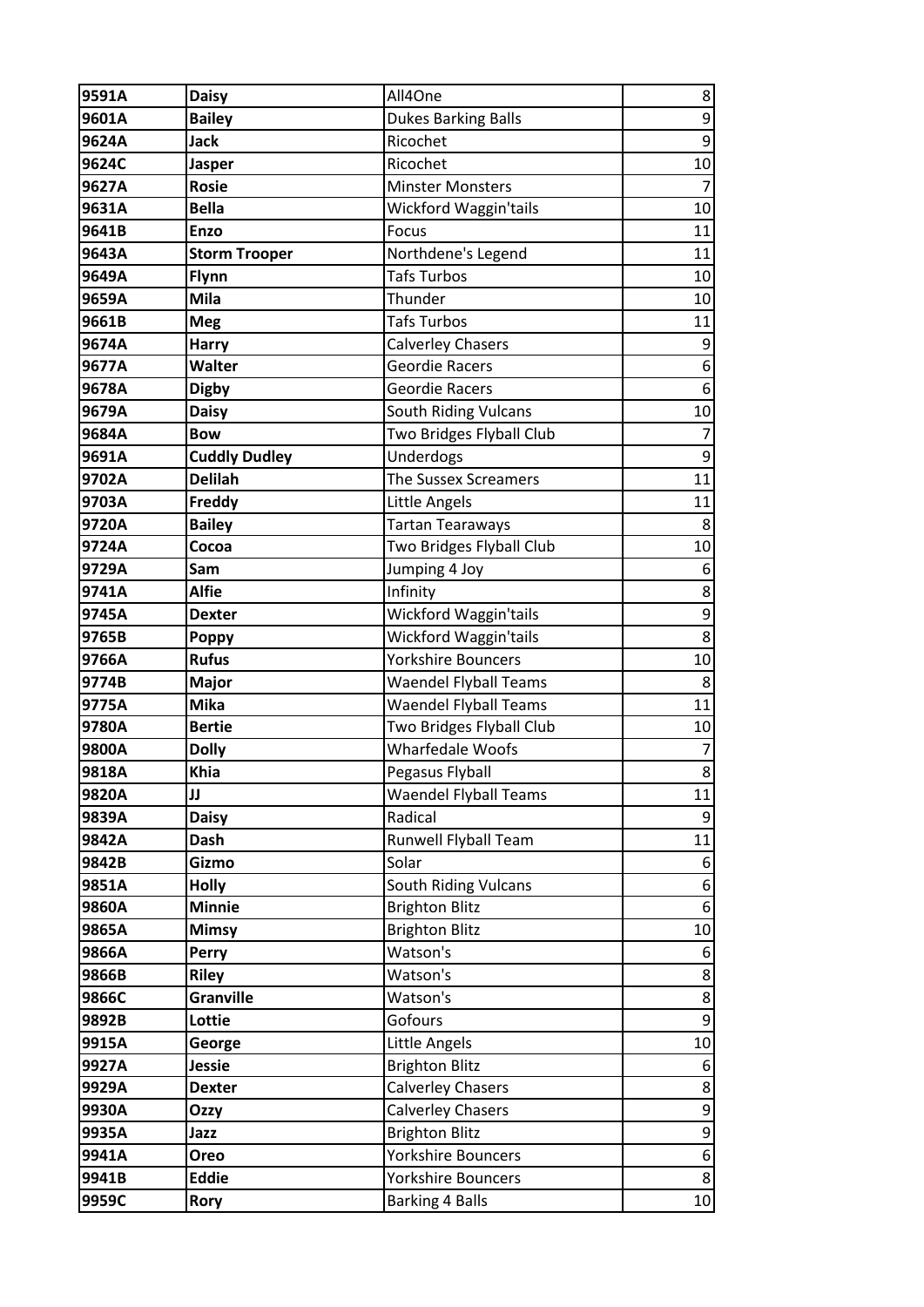| 9960A  | <b>Ruby</b>       | <b>Calverley Chasers</b>      | 9                |
|--------|-------------------|-------------------------------|------------------|
| 9963A  | <b>Pickle</b>     | DogStar                       | $\boldsymbol{6}$ |
| 9963B  | <b>Bourbon</b>    | <b>Yorkshire Bouncers</b>     | 9                |
| 9972A  | Autumn            | Focus                         | 9                |
| 9977A  | Lucy              | <b>Calverley Chasers</b>      | 10               |
| 9980A  | <b>Darcy</b>      | <b>Carnoustie Cruisers</b>    | 7                |
| 9987B  | <b>Dylan</b>      | <b>Ball Busters</b>           | 9                |
| 9998A  | Bo                | Kennet Zingers                | $\mathsf 9$      |
| 10009A | <b>Angus</b>      | Carnegie Canines              | 8                |
| 10011A | <b>Boris</b>      | Phoenix 2020                  | 10               |
| 10016A | Jaffa             | Solway Runawayz               | $9\,$            |
| 10021A | <b>Harper</b>     | <b>Northants Falcons</b>      | 11               |
| 10023A | <b>Buddy</b>      | Ricochet                      | 10               |
| 10024A | Coco              | Recall                        | 8                |
| 10025A | Little Alfie      | Recall                        | 8                |
| 10028A | <b>Sophie</b>     | <b>Whitley Wonders</b>        | 8                |
| 10029B | <b>Dolly</b>      | <b>Brigg Muttley Crew</b>     | 11               |
| 10036A | <b>Bracken</b>    | <b>Ball Busters</b>           | 9                |
| 10039A | Piper             | Carnegie Canines              | 8                |
| 10039B | <b>River</b>      | Carnegie Canines              | $\overline{7}$   |
| 10046A | Phoebe            | Primed                        | 11               |
| 10048A | <b>Rosie</b>      | Kennet Zingers                | 11               |
| 10072A | <b>Ruby</b>       | <b>Coventry Racers</b>        | 11               |
| 10082B | <b>Hettie</b>     | Carry On's                    | 8                |
| 10089A | Oscar             | Wild West                     | 11               |
| 10093A | Amber-May         | Freedom                       | 11               |
| 10094A | Moo               | Thunder                       | 6                |
| 10095A | <b>Maisie</b>     | <b>Funky Fidos Flyballers</b> | 6                |
| 10095B | Coco              | <b>Funky Fidos Flyballers</b> | 8                |
| 10121A | <b>Alfie</b>      | <b>Minster Monsters</b>       | 8                |
| 10121C | <b>Murphy</b>     | <b>Minster Monsters</b>       | 9                |
| 10123A | <b>Ziggy</b>      | <b>InnerWolf</b>              | 9                |
| 10134A | <b>Chester</b>    | Hatfield Hit & Run            | 11               |
| 10136A | Lexi              | <b>Barking 4 Balls</b>        | 6                |
| 10142A | Ginny             | <b>Hucknall Torkards</b>      | 8                |
| 10162A | Woody             | InnerWolf                     | 10               |
| 10168A | <b>King Louie</b> | <b>Calverley Chasers</b>      | 8                |
| 10171A | <b>Riley</b>      | NorthLincs                    | 6                |
| 10172A | Lola              | Recall                        | 9                |
| 10172B | <b>Bailey</b>     | Recall                        | 11               |
| 10173A | <b>Stevie</b>     | <b>Buccaneers</b>             | 9                |
| 10176A | <b>Pickle</b>     | <b>Brighton Blitz</b>         | 6                |
| 10181A | <b>Ripley</b>     | Kennet Zingers                | 9                |
| 10182A | Moomintroll       | Kennet Zingers                | 11               |
| 10191A | <b>Cassie</b>     | <b>Notts Supadogs</b>         | 10               |
| 10199C | Ginny             | <b>Dukes Barking Balls</b>    | 7                |
| 10203A | <b>Nelly</b>      | <b>Brighton Blitz</b>         | 6                |
| 10204A | Piper             | Ravensdale                    | $\overline{7}$   |
| 10215B | Luna              | Wicked                        | 11               |
| 10218A | <b>Tillie</b>     | Puparazzi                     | 8                |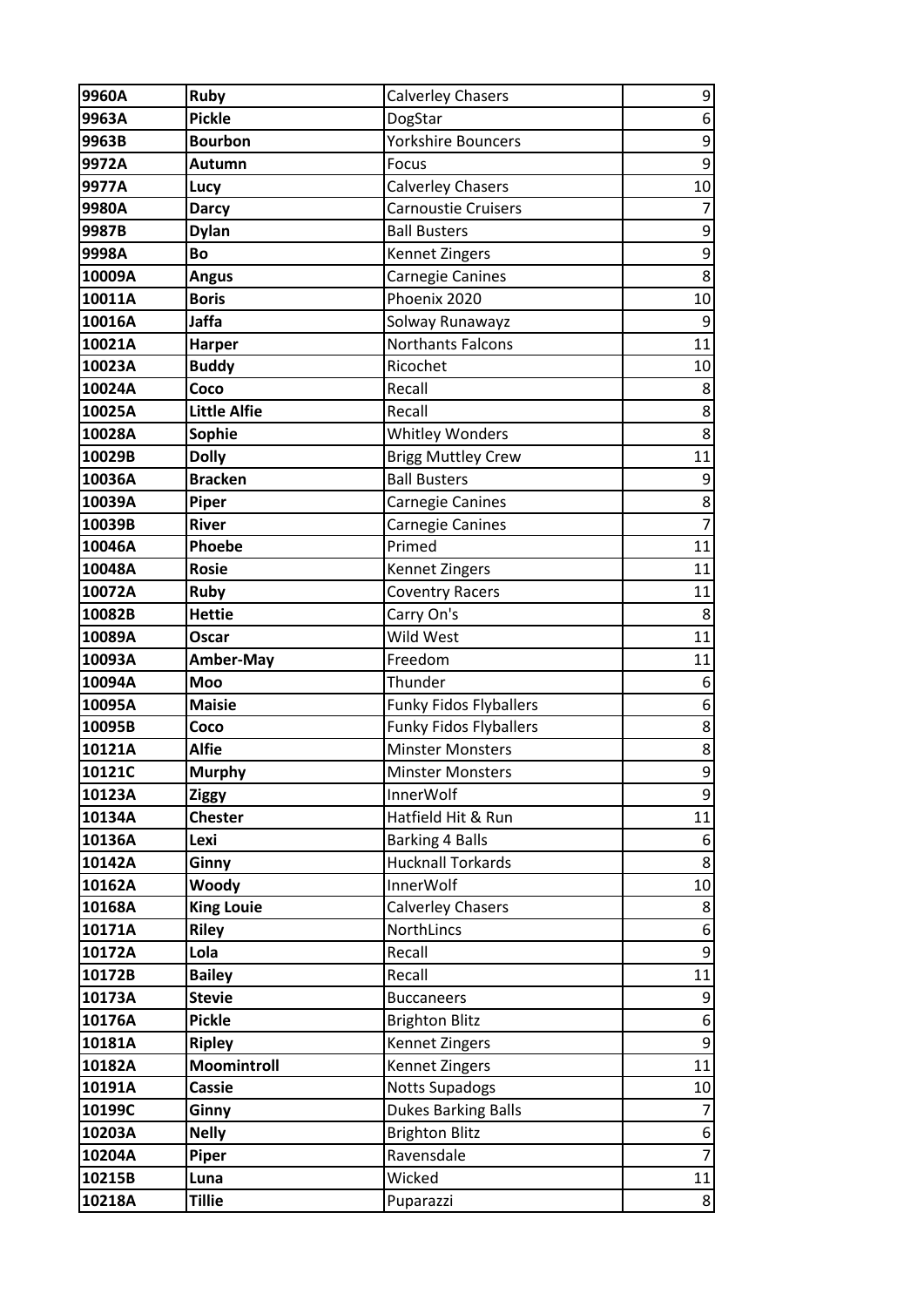| 10227A | <b>Lilly Potter</b> | <b>InnerWolf</b>             | 10               |
|--------|---------------------|------------------------------|------------------|
| 10229A | Purdy               | Carnegie Canines             | $\overline{7}$   |
| 10242A | Hope                | Watson's                     | 10               |
| 10247A | <b>Milly</b>        | The Sussex Screamers         | 11               |
| 10247B | <b>Sasha</b>        | <b>The Sussex Screamers</b>  | 9                |
| 10266A | Loki                | 4x4 Flyball Club             | 11               |
| 10280A | <b>Max</b>          | <b>Minster Monsters</b>      | 11               |
| 10282A | Roxy                | <b>Minster Monsters</b>      | 8                |
| 10287A | <b>Ruby</b>         | Coyote Unleashed             | 6                |
| 10311A | <b>Minnie</b>       | The Sussex Screamers         | $\overline{7}$   |
| 10332A | <b>Sprocket</b>     | Atomic                       | 7                |
| 10343A | <b>Etty</b>         | The Doghouse                 | 6                |
| 10351A | <b>Bella</b>        | The Doghouse                 | 9                |
| 10351B | <b>Jasper</b>       | The Doghouse                 | 6                |
| 10367B | Roxy                | Focus                        | 6                |
| 10386A | <b>Dougie</b>       | <b>Whitley Wonders</b>       | $\mathsf 9$      |
| 10389A | <b>Rosie</b>        | Watson's                     | 9                |
| 10391A | Connie              | Watson's                     | 8                |
| 10399A | <b>Milo</b>         | <b>Red Rose Rockets</b>      | $\overline{7}$   |
| 10400A | <b>Bodie</b>        | <b>Red Rose Rockets</b>      | 9                |
| 10405A | <b>Buddy</b>        | Waggytails Flyball           | $\boldsymbol{6}$ |
| 10410A | <b>Baxter</b>       | Carnegie Canines             | 9                |
| 10413A | Lady                | Infinity                     | $\overline{7}$   |
| 10413B | <b>Skye</b>         | Infinity                     | 9                |
| 10414B | <b>Jess</b>         | Infinity                     | 6                |
| 10429A | <b>Mollie</b>       | South Riding Vulcans         | $\mathsf 9$      |
| 10442A | <b>Darcey</b>       | The Doghouse                 | 8                |
| 10446A | Lucy                | <b>Kiddy Monsters</b>        | 10               |
| 10447A | <b>Douglas</b>      | Watson's                     | 10               |
| 10447B | <b>Flip</b>         | Watson's                     | 11               |
| 10451A | <b>Jack</b>         | Infinity                     | $6\,$            |
| 10456A | <b>Maisie</b>       | Infinity                     | $\boldsymbol{6}$ |
| 10456B | Isla                | Infinity                     | $\boldsymbol{6}$ |
| 10460B | Cooper              | <b>Molten Magnets</b>        | 11               |
| 10471A | Pushka              | Wild West                    | 9                |
| 10480A | <b>Belle</b>        | Carry On's                   | 10               |
| 10506A | <b>Bizzle</b>       | <b>Shooting Stars</b>        | 11               |
| 10508A | <b>Toby</b>         | <b>Waendel Flyball Teams</b> | 9                |
| 10514A | Bo                  | Womballs                     | $\mathsf 9$      |
| 10515A | <b>Buzz</b>         | <b>InnerWolf</b>             | $\mathsf 9$      |
| 10536A | <b>Boycie</b>       | <b>Ball Busters</b>          | 9                |
| 10539A | Cash                | Critical Impact              | 8                |
| 10542A | <b>Margo</b>        | Ravensdale                   | 10               |
| 10553A | <b>Bunty</b>        | Waggytails Flyball           | 6                |
| 10553B | <b>Kizzy</b>        | Waggytails Flyball           | $\bf 8$          |
| 10564A | <b>Dexter</b>       | <b>Banchory Bravehearts</b>  | $\overline{7}$   |
| 10588A | Ava                 | Carry On's                   | $\overline{7}$   |
| 10588B | <b>Blaze</b>        | Carry On's                   | 9                |
| 10593A | Zara                | The Phantoms                 | 11               |
| 10599A | <b>Seren</b>        | <b>RPM</b>                   | 6                |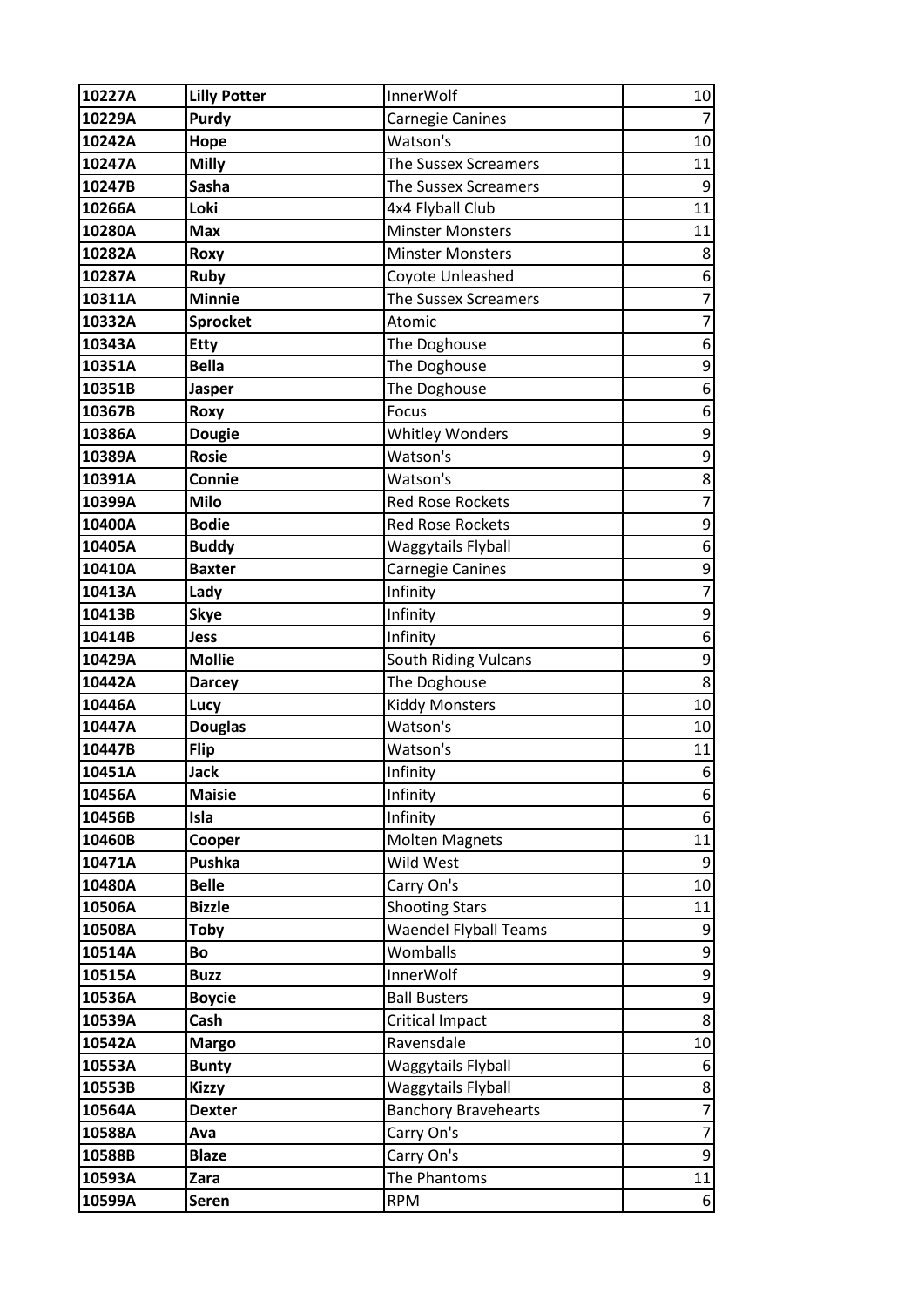| 10600A | Joy            | Underdogs                     | 9                |
|--------|----------------|-------------------------------|------------------|
| 10620A | <b>Poppy</b>   | Springers                     | $\overline{7}$   |
| 10621A | <b>Elsa</b>    | <b>InnerWolf</b>              | 9                |
| 10624A | Gracie         | Waggytails Flyball            | $\overline{7}$   |
| 10630A | <b>Ernie</b>   | Carry On's                    | 9                |
| 10641A | Leo            | Carry On's                    | 9                |
| 10645B | <b>Bella</b>   | The Northern Bytes            | 8                |
| 10646A | <b>Bella</b>   | <b>Wilmslow Wild Dogs</b>     | 9                |
| 10648A | <b>Jackson</b> | Yorkshire Bouncers            | 10               |
| 10651C | <b>Vinnie</b>  | Ravensdale                    | 8                |
| 10652B | <b>Minnie</b>  | Ravensdale                    | 6                |
| 10653A | <b>Bertie</b>  | Womballs                      | 9                |
| 10654A | Fen            | <b>Trailblazers</b>           | $\overline{8}$   |
| 10655A | Ronnie         | Relentless                    | 10               |
| 10661A | <b>Alfie</b>   | <b>Funky Fidos Flyballers</b> | 10               |
| 10664A | Rat            | Radical                       | 10               |
| 10667A | <b>Pebbles</b> | <b>Sheffield Speeders</b>     | 11               |
| 10667B | Gracie         | <b>Sheffield Speeders</b>     | 11               |
| 10678A | <b>Jack</b>    | <b>Box Clever</b>             | 6                |
| 10681A | Thea           | Live Wires                    | 6                |
| 10690A | <b>Poppy</b>   | Eclipse                       | 11               |
| 10693A | Jenson         | <b>Bravehearts</b>            | 9                |
| 10693B | Jacko          | <b>Bravehearts</b>            | 11               |
| 10704A | <b>Burt</b>    | Eclipse                       | 6                |
| 10704B | <b>Ernie</b>   | Eclipse                       | 10               |
| 10721A | <b>Bailey</b>  | <b>Whitley Wonders</b>        | 8                |
| 10723A | <b>Teddy</b>   | <b>Funky Fidos Flyballers</b> | 8                |
| 10746A | Lennix         | Western                       | 11               |
| 10767A | Izzy           | Killie                        | 8                |
| 10770A | <b>Bailey</b>  | Southern Striders             | $\mathsf 9$      |
| 10776A | <b>Maizie</b>  | <b>Cheshire Set</b>           | $\overline{6}$   |
| 10780A | Oken           | The Phantoms                  | 10               |
| 10790B | <b>Ruby</b>    | Four In The Fast Lane         | 6                |
| 10792A | Coco           | <b>Kiddy Monsters</b>         | 10               |
| 10800A | <b>Biscuit</b> | Little Angels                 | 9                |
| 10812A | <b>Eddie</b>   | The Doghouse                  | 9                |
| 10857A | <b>Frankie</b> | The Sussex Screamers          | 8                |
| 10858A | Lola           | Radical                       | 8                |
| 10875A | Parker         | Geordie Racers                | 10               |
| 10879A | <b>Milo</b>    | InnerWolf                     | 10               |
| 10891A | <b>Dexter</b>  | Geordie Racers                | 8                |
| 10892A | Ronnie         | Geordie Racers                | $\bf 8$          |
| 10893A | <b>Minnie</b>  | <b>Peak Performers</b>        | $\bf 8$          |
| 10894A | Hugo           | <b>Hucknall Torkards</b>      | $\bf 8$          |
| 10918A | <b>Meg</b>     | <b>Brigg Muttley Crew</b>     | 8                |
| 10937A | Pippie         | <b>High Flyers</b>            | 8                |
| 10947A | Lola           | Watson's                      | $\boldsymbol{9}$ |
| 10952A | Mindy          | The Sussex Screamers          | $\boldsymbol{9}$ |
| 10952B | Heidi          | The Sussex Screamers          | $\overline{7}$   |
| 10953A | Calli          | Commandos                     | $\overline{7}$   |